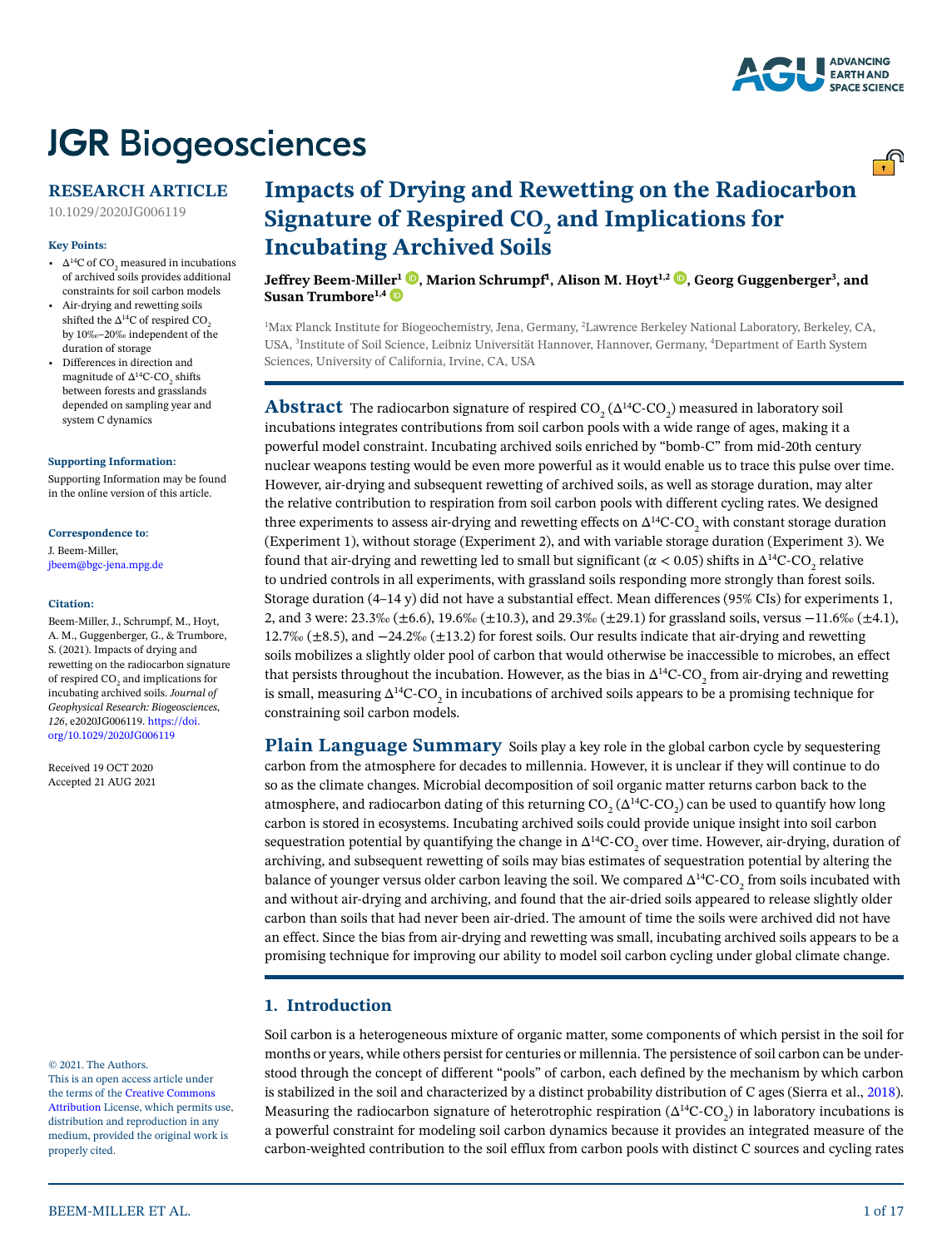(Trumbore, [2000\)](#page-16-1). Using archived soils to construct a time series of  $\Delta^{14}$ C-CO<sub>2</sub> has the potential to amplify the power of this model constraint, but it is unclear how air-drying, storage, and subsequent rewetting of archived soils may affect  $\Delta^{14}$ C-CO<sub>2</sub> observed in laboratory incubations.

The distribution of soil carbon among faster and more slowly cycling pools has important implications for predicting the response of the soil carbon reservoir to changes in inputs or decomposition rates resulting from climate change (Trumbore, [2000](#page-16-1)). Soils with large pools of slowly cycling carbon would be expected to sequester more carbon with increased inputs than soils dominated by fast cycling pools, while shifts in temperature or moisture regimes may affect decomposition rates differently depending on the stabilization mechanism.  $\Delta^{14}$ C-CO<sub>2</sub> reflects respiration fluxes dominated by the decomposition of fast cycling carbon in contrast to bulk soil ∆14C, which is dominated by large stocks of relatively slowly cycling carbon (Sierra et al., [2018\)](#page-16-0). Together, these measurements can improve predictions of the response of soil C to global change.

Soil archives offer a window into the past, and incubating archived soils provides an opportunity to observe how  $\Delta^{14}$ C-CO<sub>2</sub> changes over time. The pulse of radiocarbon introduced into the biosphere from nuclear weapons testing ("bomb-C"), which peaked in the mid-20th century, (Trumbore, [2009\)](#page-16-2) serves as an ideal tracer. New C inputs to the soil over the decades following the bomb-C peak carry distinct annual radiocarbon signatures due to the decrease in the concentration of atmospheric 14C over this period. Following the bomb-C tracer in  $\Delta^{14}$ C-CO<sub>2</sub> respired from soils collected and archived over the latter half of the 20<sup>th</sup> century and first decades of the 21st could therefore provide unique insight into decadal scale soil C dynamics.

A critical challenge for the interpretation of  $\Delta^{14}$ C-CO<sub>2</sub> data is that, due to the curvature of the bomb-C peak, there were two points in time at which the ∆ $^{14}C$  signature of atmospheric CO<sub>2</sub> was identical. This means observations of ∆<sup>14</sup>C from just a single point in time can be fit to models with different intrinsic decomposition rates. Trumbore [\(2000](#page-16-1)) gives the example of a two independent, homogenous pools of soil carbon, one with an intrinsic decomposition rate  $(k)$  of 6.6 years and the second with  $k = 50$  years, both of which would have had a ∆ $^{14}$ C of 166‰ in 1996. Observations of  $\Delta^{14}$ C-CO<sub>2</sub> measured in incubations of archived soils could help resolve this ambiguity by enabling the construction of a time series of  $\Delta^{14}C$ -CO<sub>2</sub>. The trajectory of  $\Delta^{14}C$  in a soil carbon pool turning over every 6.6 years is quite different from one with an intrinsic decomposition rate of 50 years (Baisden et al., [2013\)](#page-15-0), making a  $\Delta^{14}$ C-CO<sub>2</sub> time series a strong additional constraint for model parameterization.

Prior to long term storage soils are commonly air-dried. However, this process is known to affect biological, physical, and chemical properties of the soil (Bartlett & James, [1980](#page-15-1); Jones et al., [2019](#page-15-2)). For example, incubation of soils following air-drying and rewetting typically leads to a rapid increase in  $\mathrm{CO}_2$  production, ranging from hours to several days (the Birch effect), before returning to equilibrium respiration rates (Birch, [1958](#page-15-3)). Hypothesized sources for the CO<sub>2</sub> released following soil rewetting include (and typically represent a combination of): lysis of microbial cells subjected to osmotic shock (Warren, [2016](#page-16-3); Williams & Xia, [2009\)](#page-16-4), disruption of soil aggregates, osmolytes released from microbes emerging from aridity-induced dormancy (Fierer & Schimel, [2003\)](#page-15-4), and desorption of mineral-associated organic matter (Kaiser et al., [2015](#page-15-5); Slessarev et al., [2020\)](#page-16-5). While the impact of air-drying and rewetting on soil respiration rates has been extensively studied (Borken & Matzner, [2009](#page-15-6); Schimel, [2018\)](#page-15-7), the potential effects of air-drying, longterm storage, and rewetting on  $\Delta^{14}$ C-CO<sub>2</sub> has yet to be documented.

If air-drying and rewetting affects the relative contribution to respiration of soil organic matter pools with different intrinsic cycling rates, this should be detectable in  $\Delta^{14}$ C-CO<sub>2</sub>. For example, disruption of soil aggregates following drying and rewetting would likely lead to greater accessibility of soil organic matter formerly protected from decomposition via physical occlusion. Drying followed by rewetting could also lead to desorption of organic matter sorbed to minerals, increasing the accessibility of this formerly protected substrate. If drying and rewetting mobilizes carbon from these relatively slowly cycling soil organic matter pools, the effect should be detectable as a shift in  $\Delta^{14}$ C-CO<sub>2</sub>. However, if the rewetting pulse derives mainly from lysed microbial cells or the release of microbial osmolytes, little change in  $\Delta^{14}\text{C-CO}_2$  would be expected.

Obtaining ∆<sup>14</sup>C-CO<sub>2</sub> measurements from incubations of archived soils would be a valuable tool for further constraining and improving soil carbon models, but first the possible effects of air-drying and rewetting, as well as the effect of storage duration, must be assessed.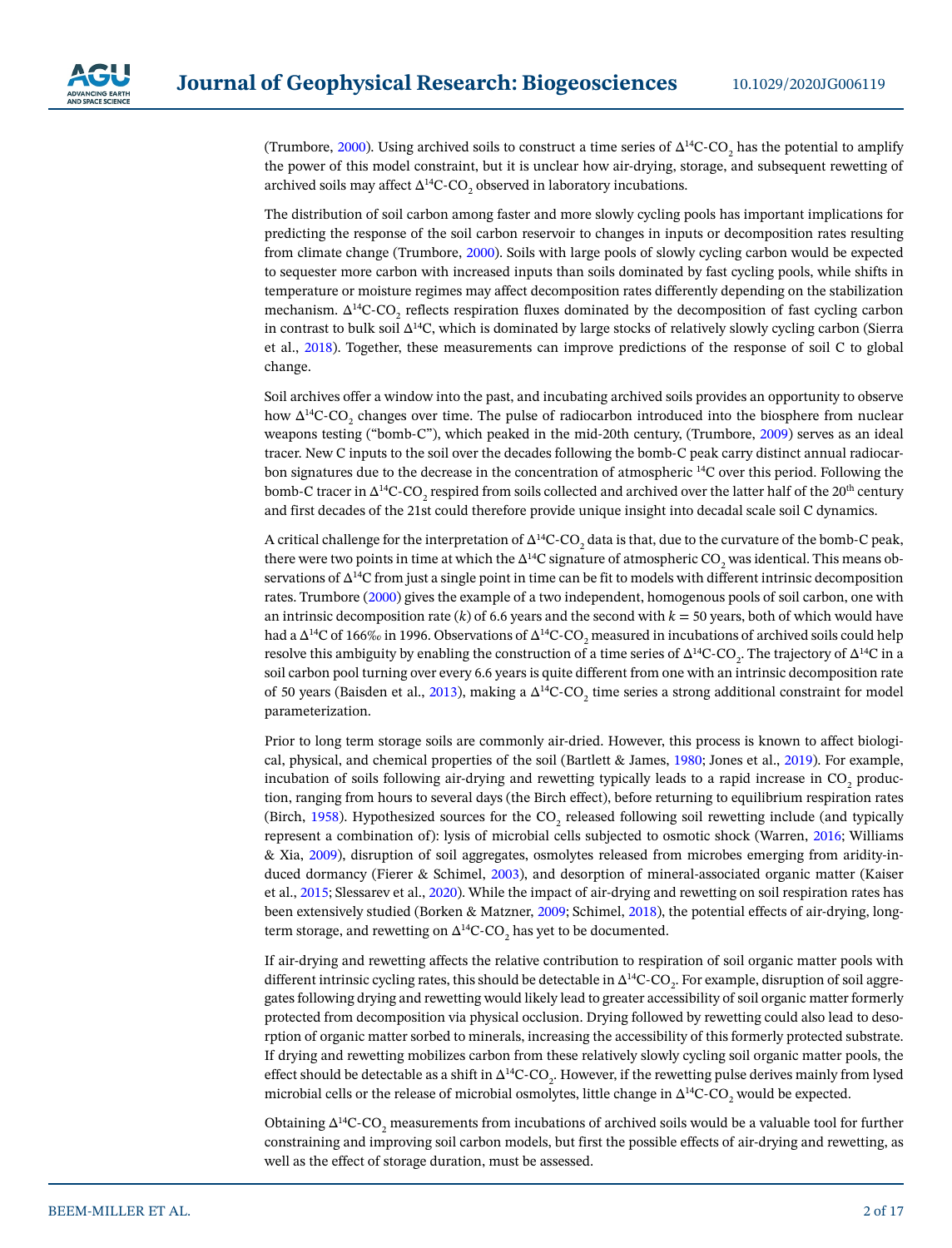

We designed three experiments to answer the following questions:

- 1. Is  $\Delta^{14}$ C-CO<sub>2</sub> measured in incubations of soils prior to air-drying altered by the process of air-drying, storage, and subsequent rewetting?
- 2. What is the effect of air-drying and rewetting alone, that is without storage, on  $\Delta^{14}$ C-CO<sub>2</sub>?
- 3. Does the duration of storage affect  $\Delta^{14}C$ -CO<sub>2</sub>?

We present the results of these three experiments, along with an applied example of interpreting a time series of  $\Delta^{14}$ C-CO<sub>2</sub> constructed by incubating archived soils. Our results provide support for the utility of incubating archived soils to understand rates of soil C cycling and provide constraints for C cycle models. They also provide insight into long-standing questions about the substrates fueling rewetting pulse respiration, as well as differences in soil C dynamics between forest and grassland ecosystems. We conclude with suggestions for how best to employ the radiocarbon incubation technique with archived soils beyond our sample set.

# **2. Materials and Methods**

We devised three experiments to quantify potential shifts in  $\Delta^{14}$ C-CO<sub>2</sub> measured in laboratory soil incubations following air-drying, storage, and rewetting. All three experiments consider the effect of air-drying followed by subsequent rewetting, but with varying storage duration, from less than 1 month (no storage) to 14 years. Experiment 1 focuses on the effects of air-drying and 7 years of storage prior to rewetting (airdry/rewet + storage), Experiment 2 on the effect of air-drying and rewetting alone, that is without storage (air-dry/rewet), and Experiment 3 on the effect of varied storage duration (storage duration). All soils were split following sample collection, with one split air-dried, and the other refrigerated under field-moisture conditions until incubation. For each experiment we considered the undried split to be the control sample and the air-dried split to be the treatment sample.

#### **2.1. Experiment 1: Air-Dry/Rewet With Long-Term Storage**

#### **2.1.1. Experiment 1 Sample Selection and Field Sampling**

Soils analyzed for Experiment 1 were collected in 2011 from plots established as part of the Biodiversity Exploratories project (Fischer et al., [2010](#page-15-8)). The samples used in this study comprise a subset of samples originally collected for a study by Solly et al. [\(2014](#page-16-6)). Two ecosystem types (forest and grassland) were sampled from two regions of central Germany, Schorfheide-Chorin (Central Germany 1) and Hainich-Dün (Central Germany 2). The two regions have similar climates, but are characterized by different soil textures (Table [1\)](#page-3-0). We selected carbonate-free soils from three grassland plots (50 m by 50 m) and three forest plots (100 m by 100 m) in each of the two geographic regions (n total = 12 sites), using the criterion that the  $\Delta^{14}C$ - $\rm CO_{2}$  observed in the 2011 incubations fell within the interquartile range observed for the ecosystem type and region. Further details on the soil collection and sampling strategy can be found in Solly et al. [\(2014](#page-16-6)).

#### **2.1.2. Experiment 1 Sample Preparation**

Following sample collection, soils for Experiment 1 were sieved to <2 mm at field-moisture, and water holding capacity (WHC) was determined on a 10 g subsample. Briefly, we removed the tips from 50 ml centrifuge tubes and covered them with a fine mesh (<50 μm). We filled the tubes with soil and placed them upright with the mesh-side down in a glass dish filled with deionized water. Tubes were left overnight. The following day we moved them to a second glass dish filled with sand. We allowed the soils to drain for 30 min before weighing again to determine the amount of water absorbed. The remaining soil was then split, with one aliquot air-dried at 40<sup>o</sup>C (air-dry/rewet + storage treatment samples,  $n = 12$ ), while the other aliquot was left at field moisture (control-1 samples,  $n = 12$ ). Control-1 samples were stored in re-sealable plastic bags at 4°C until incubation. After air-drying, air-dry/rewet + storage samples were placed in re-sealable plastic bags, and stored in large plastic boxes in a cool (ca. 15°C) dark room for seven years.

#### <span id="page-2-0"></span>**2.1.3. Experiment 1 Incubations**

Control-1 incubations were performed in 2011 on single samples due to time and space limitations within the original experiment. Soils were weighed out into 250 ml beakers and placed into 1,000 ml mason jars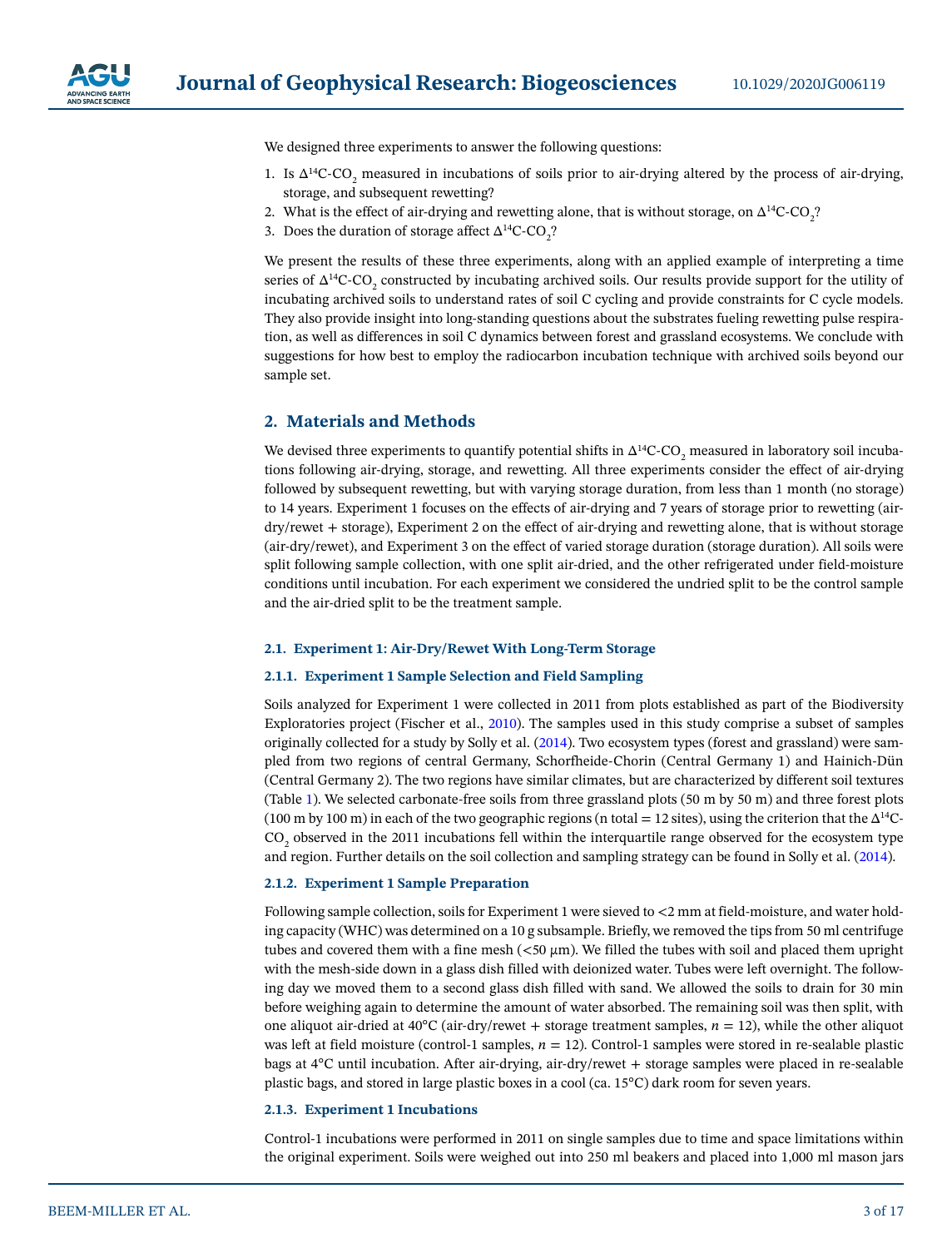

#### <span id="page-3-0"></span>**Table 1**

*Mean Soil Properties by Sampling Region<sup>6</sup>* 

|              |                     |                        |                 |              |                | <b>Nutrients</b> |                          |         | Particle size |      |             |      |    |      |    |
|--------------|---------------------|------------------------|-----------------|--------------|----------------|------------------|--------------------------|---------|---------------|------|-------------|------|----|------|----|
|              |                     |                        |                 |              |                | Organic C        |                          | Total N |               | Sand |             | Silt |    | Clay |    |
|              |                     |                        | <b>MAT</b>      | <b>MAP</b>   | $n^{\rm c}$    | Mean             | sd                       | Mean    | sd            | Mean | sd          | Mean | sd | Mean | sd |
| Experiment   | Region              | Ecosystem <sup>b</sup> | $\rm ^{\circ}C$ | $mm yr^{-1}$ | sites          |                  |                          |         |               |      | $g kg^{-1}$ |      |    |      |    |
| $\mathbf{1}$ | Central Germany 1   | forest                 | 8.3             | 550          | 3              | 22.1             | 8.1                      | 1.1     | 0.3           | 861  | 44          | 92   | 27 | 47   | 20 |
| $\mathbf{1}$ | Central Germany 1   | grassland              | 8.3             | 550          | $\overline{3}$ | 22.8             | 1.5                      | 2.2     | 0.1           | 731  | 99          | 158  | 75 | 111  | 31 |
| 1, 2, 3      | Central Germany 2   | forest                 | 7.3             | 650          | 3              | 23.7             | 0.5                      | 1.7     | 0.1           | 54   | 18          | 754  | 7  | 193  | 15 |
| 1, 2, 3      | Central Germany 2   | grassland              | 7.3             | 650          | 3              | 41.8             | 1.9                      | 3.9     | 0.1           | 32   | 17          | 553  | 78 | 414  | 65 |
| 3            | Oak Ridge, USA      | forest                 | 14.1            | 1360         | $\overline{2}$ | 24.9             | 0.0                      | 1.1     | 0.1           |      |             |      |    |      |    |
| 3            | Sierra Nevada, USA  | forest                 | 9.8             | 960          | 2              | 28.4             | 1.4                      | 1.1     | 0.1           | 700  | 141         | 210  | 85 | 100  | 71 |
| 3            | Harvard Forest, USA | forest                 | 7.9             | 1075         | $\mathbf{1}$   | 60.0             | $\overline{\phantom{a}}$ |         |               |      |             |      |    |      |    |
| 3            | Duke FACE, USA      | forest                 | 15.5            | 1140         | $\mathbf{1}$   | 16.6             | $\blacksquare$           | 0.8     |               |      |             |      |    |      |    |

a The Central Germany regions are from the Biodiversity Exploratory project: Schorheide-Chorin (region 1) and Hainich-Dün (region 2). Climate data for these sites are from Fischer et al. ([2010\)](#page-15-8). Harvard Forest nutrient data from Gaudinski et al. [\(2000](#page-15-11)); climate data are the ten-year averages from 1991 to 2000 (Boose & Gould, [2021](#page-15-12)); all Oak Ridge data are from Cisneros-Dozal et al. [\(2006\)](#page-15-13); Duke FACE data are from Hopkins et al. [\(2012](#page-15-14)); Sierra Nevada data are from Koarashi et al. [\(2012](#page-15-15)). Note that not all data were available for all sites. <sup>b</sup>Central Germany 2, Harvard Forest, and Oak Ridge forest sites are mixed deciduous; Central Germany 2 forest sites include both coniferous and deciduous stands; Sierra Nevada and Duke FACE forest sites are exclusively coniferous. Grasslands were all cool-season grasses (C3 photosynthetic pathway). <sup>c</sup>See Table [2](#page-4-0) for the total number of samples per experiment, and Table [3](#page-9-0) for the number of samples per site per experiment.

> with airtight lids fitted with two sampling ports. The mass of soil used for control-1 incubations ranged from 45 to 75 g (air-dry equivalent), based on estimated respiration rates from previous work at the sites. Soil masses were adjusted to ensure that enough CO<sub>2</sub> would be respired to measure ∆<sup>14</sup>C-CO<sub>2</sub> (>0.5 mg) while at the same time preventing excessive CO<sub>2</sub> build-up, as this has been shown to negatively impact heterotrophic respiration (MacFayden, [1973;](#page-15-9) Šantrůčková & Šimek, [1994](#page-15-10)).

> Soil moisture content of control-1 samples was adjusted to 60% of WHC prior to sealing the jars. We moistened the soil from the top using a perforated luerlock cap attached to a 10 ml syringe that emitted water in small droplets for minimal disturbance. All control-1 samples were incubated for 4 days following moisture adjustment (the first enclosure period), after which the jars were flushed with  $\mathrm{CO}_2$ -free air and allowed to accumulate CO $_{\textrm{\tiny{2}}}$  for a second enclosure period of 14 days.

> We performed the air-dry/rewet + storage treatment incubations on the air-dried subsamples in 2018. We incubated the air-dry/rewet + storage samples in duplicate in order to quantify potential laboratory errors. Owing to a limited quantity of archived soil, we reduced the mass of soil incubated to 20 g. Using the same procedure as with control-1 samples, soil moisture content was adjusted to 60% WHC prior to flushing and sealing the jars. We maintained the same 4 day first enclosure period to capture the CO<sub>2</sub> released during the rewetting pulse. We determined the duration of the second enclosure period for the air-dry/rewet + storage treatment incubations according to the amount of  $CO_2$  respired. We allowed the air-dry/rewet + storage treatment incubations to proceed until the same amount of  $CO_2$  had been respired per g soil C as in the second enclosure period of corresponding control-1 sample incubations. Consequently, the incubation duration of the second enclosure period for the air-dry/rewet + storage treatment incubations varied (Table [2](#page-4-0)).

> Headspace CO<sub>2</sub> concentrations for control-1 incubations were measured once at the end of the first enclosure period, but were measured daily during the first enclosure period for air-dry/rewet + storage incubations. We measured headspace CO $_{\textrm{\tiny{2}}}$  concentrations one to three times per week during the second enclosure period for both control-1 and air-dry/rewet + storage treatment incubations, with more frequent measurements made for samples with faster respiration rates. Headspace gas samples were collected and analyzed for ∆14C and δ13C content at the end of both the first enclosure period and the second enclosure period for the air-dry/rewet + storage treatment incubations. However, these measurements were only made following the second enclosure period for control-1 samples. All samples were incubated at 20°C.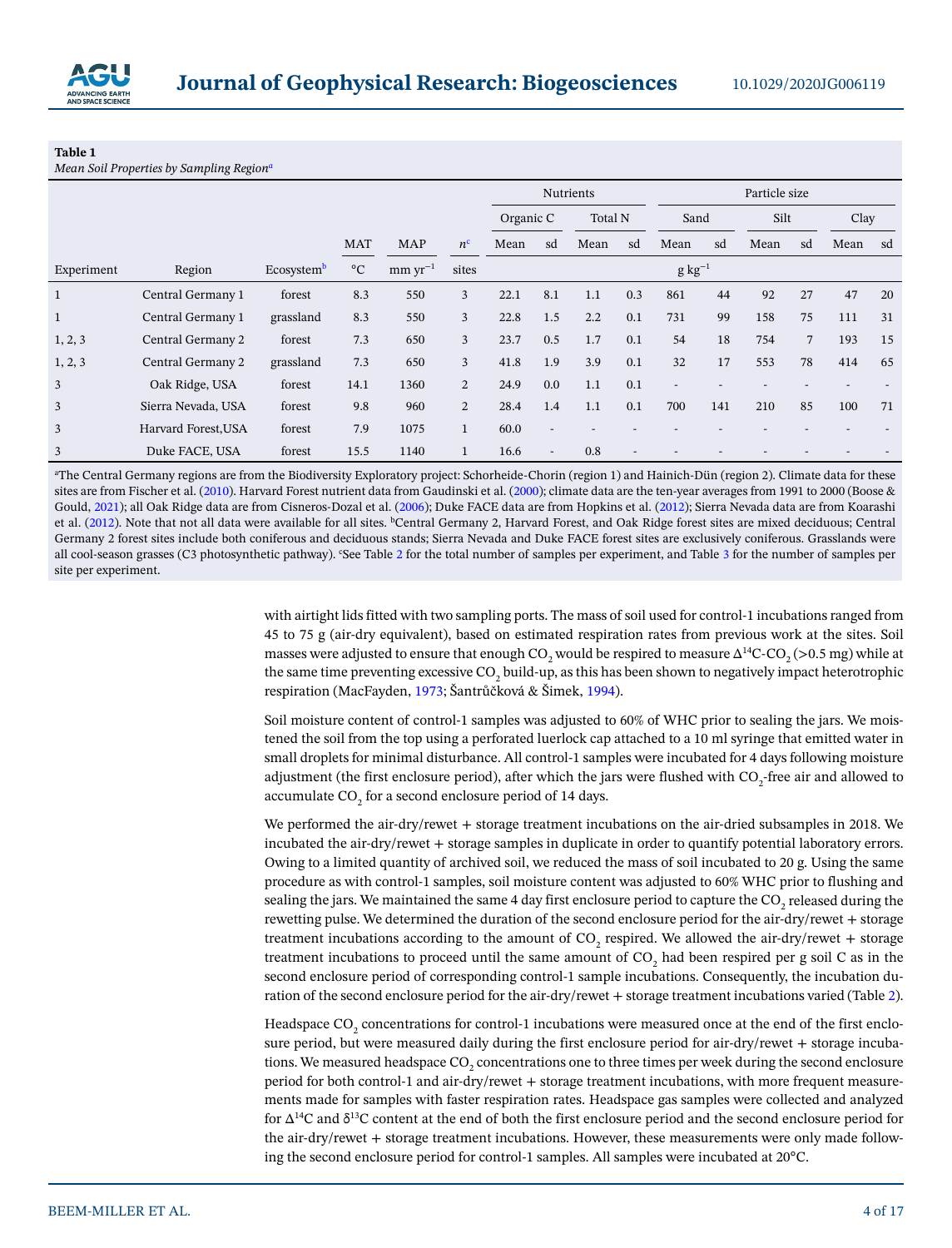

# <span id="page-4-0"></span>**Table 2**

*Experimental Design*

|            |                  |                           |                   |               |                 |             |                               | Enclosure period <sup>c</sup>             |     |      |                 |                |     |
|------------|------------------|---------------------------|-------------------|---------------|-----------------|-------------|-------------------------------|-------------------------------------------|-----|------|-----------------|----------------|-----|
|            |                  |                           |                   |               |                 |             | Moisture content <sup>b</sup> | 1st (rewetting pulse)                     |     |      | 2nd             |                |     |
|            |                  |                           |                   | Sampling date | Incubation date | Initial     | Adjusted                      | $\delta^{13}C$<br>$\Delta^{14}$ C<br>Time |     | Time | $\Delta^{14}$ C | $\delta^{13}C$ |     |
| Experiment | $\boldsymbol{n}$ | Treatment                 | Reps <sup>a</sup> | year          | year            | $%$ grav    | $%$ grav                      | days                                      |     |      | days            |                |     |
| 1          | 12               | control-1                 |                   | 2011          | 2011            | $24-55(11)$ | $24-61(13)$                   | $\overline{4}$                            | no  | no   | 14              | yes            | yes |
|            | 12               | $air-dry/rewet + storage$ | $\overline{2}$    | 2011          | 2018            | $\leq$ 1    | $24-61(13)$                   | $\overline{4}$                            | yes | yes  | $5 - 45$        | yes            | yes |
| 2          | 6                | control-2                 | $\overline{2}$    | 2019          | 2019            | $17-40(10)$ | $22-42(9)$                    | $\overline{4}$                            | yes | yes  | $10 - 38$       | yes            | yes |
|            | 6                | air-dry/rewet             | 2                 | 2019          | 2019            | <1          | $22-42(9)$                    | $\overline{4}$                            | yes | yes  | 7               | yes            | yes |
| 3          | 29               | control-3                 | $1 - 3$           | 1999-2011     | 1999-2011       | $6-95(18)$  | $18-95(17)$                   | $1 - 10$                                  | no  | no   | $5 - 14$        | yes            | no  |
|            | 29               | storage duration          | $1 - 3$           | 1999-2011     | 2009, 2018      | <1          | $18-95(17)$                   | $\overline{\phantom{a}}$                  |     | -    | $5 - 45$        | yes            | no  |

a Laboratory incubation replicates. bMin. and max. values given for control samples, with standard deviations in parentheses. Initial moisture content for treatment samples was <1% following air-drying. Moisture content was adjusted to 60% of water holding capacity for all Experiment 1 and Experiment 2 samples (Methods), but as WHC was not determined for all of Experiment 3 samples the gravimetric (grav) data is provided instead. 'First enclosure period duration range is only taken from a subset of the samples where it was explicitly reported ( $n = 4$ , Hopkins et al., [2012](#page-15-14) and Koarashi et al., [2012\)](#page-15-15). The duration was reported as an estimate for some samples (1 week,  $n = 20$ , Cisneros-Dozal et al., [2006\)](#page-15-13) or not reported at all for other samples ( $n = 4$ , Gaudinski et al., [2000\)](#page-15-11).  $\Delta^{14}$ C-CO<sub>2</sub> and respiration rates from the first enclosure period were only measured for 2 of the 29 control-3 samples (Koarashi et al., [2012\)](#page-15-15). As we did not find significant differences between ∆<sup>14</sup>C-CO<sub>2</sub> of the 1st and 2nd enclosure periods (Results), we decided to incubate the storage duration samples in Experiment 3 for single enclosure period in order to better control the total amount of  $\mathrm{CO}_2$  respired.

#### **2.2. Experiment 2: Air-Dry/Rewet Without Long-Term Storage**

### **2.2.1. Experiment 2 Sample Selection and Field Sampling**

We returned to the Central Germany 1 region (Hainich-Dün) in July 2019 to collect samples for Experiment 2 from the same plots originally sampled for Experiment 1 in 2011. We observed similar  $\Delta^{14}$ C-CO<sub>2</sub> across both Central Germany regions in Experiment 1, so we restricted the resampling to just Hainich-Dün to save on cost and time. At each plot  $(n = 6)$  we collected three cores from the same depth interval as 2011 (0–10 cm), which were then homogenized to yield one composite sample. Following the protocol from the 2011 sampling, any aboveground vegetation was clipped, and organic horizons were scraped away prior to coring at the forest plots.

## **2.2.2. Experiment 2 Sample Preparation**

Following sample collection, soils for Experiment 2 were sieved to <2 mm at field moisture, and WHC was determined on a 10 g subsample. The remaining soil was then split, with one aliquot air-dried at 40°C (air- $\frac{div}{\text{c}}$  dry/rewet treatment samples,  $n = 6$ ), while the other aliquot was left at field moisture (control-2 samples,  $n = 6$ ). Control-2 samples were stored in re-sealable plastic bags at  $4^{\circ}$ C until incubation. After air-drying, air-dry/rewet treatment samples were placed in re-sealable plastic bags, and stored in large plastic boxes in a cool (ca. 15°C) dark room for two months prior to incubation.

#### **2.2.3. Experiment 2 Incubations**

Incubation conditions for control-2 and air-dry/rewet treatment samples were identical. Incubations were performed in duplicate. We weighed out 20 g (air-dry equivalent) of soil into 250 ml beakers and placed them into the same incubation vessels as we used for Experiment 1. Prior to sealing the jars, we adjusted the soil moisture content to 60% WHC in the same manner as Experiment 1 samples (Section [2.1.3\)](#page-2-0): either from field moisture (control-2 samples) or from the air-dried state (air-dry/rewet samples). Following moisture adjustment, jars were flushed with  $\mathrm{CO}_2$ -free air, sealed, and left to incubate for the 4-day first enclosure period. After the first enclosure period the jars were flushed, and CO<sub>2</sub> was allowed to accumulate for a second enclosure period (Table [2\)](#page-4-0).

Headspace CO<sub>2</sub> concentrations of both contol-2 and air-dry/rewet incubations were measured following the same protocol as the air-dry/rewet + storage incubations in Experiment 1: daily during the rewetting pulse period, and one to three times per week during the second enclosure period, depending on respiration rates.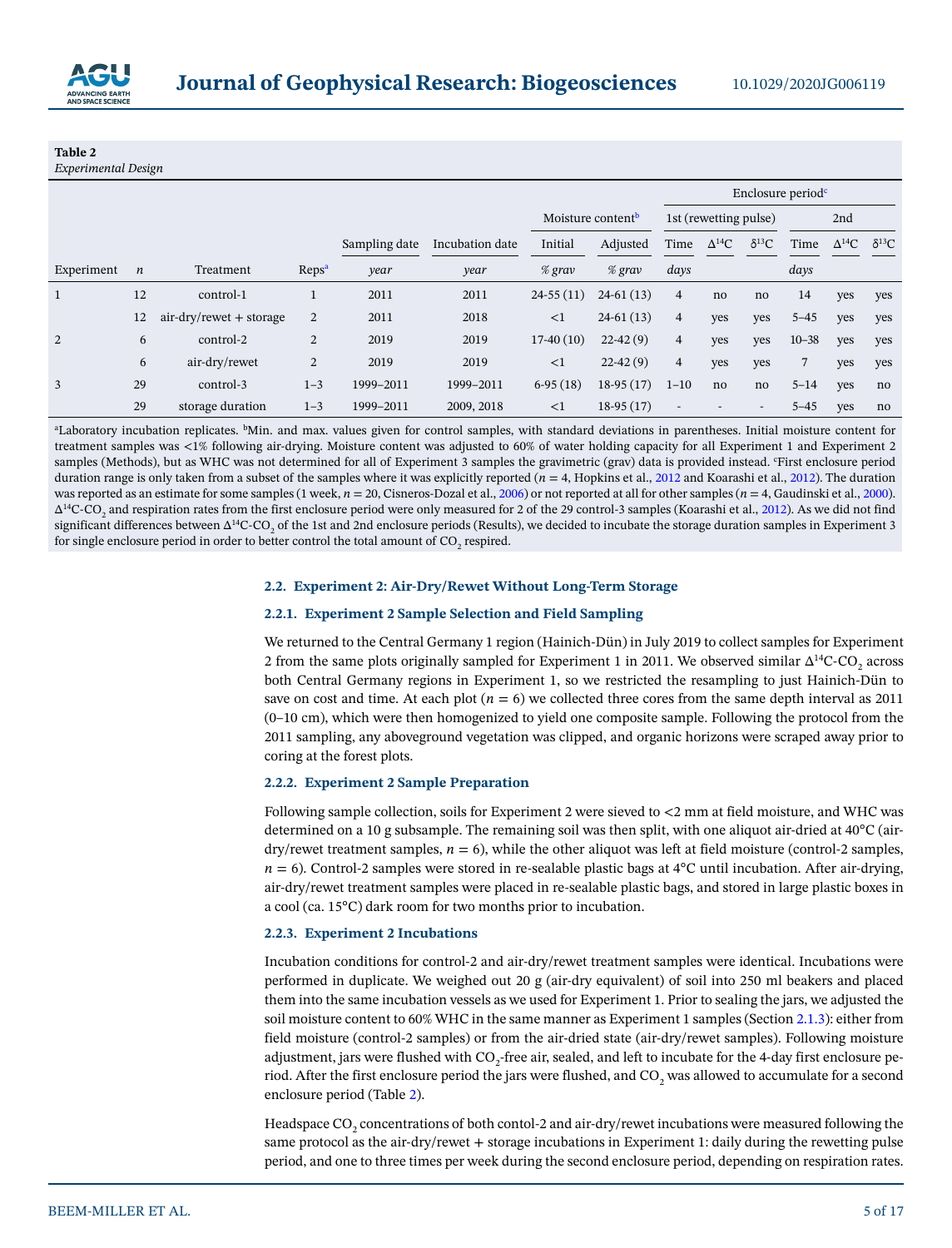

Headspace gas samples were collected and analyzed for  $\Delta^{14}C$  and  $\delta^{13}C$  content at the end of both the rewetting pulse period and the second enclosure period. Control-2 samples were allowed to respire until >0.5 mg of CO<sub>2</sub>-C was present in the jar headspace, which is the quantity needed to measure  $\Delta^{14}$ C. Incubations for the air-dry/rewet treatment samples were allowed to proceed until the same amount of  $\mathrm{CO}_2$  was respired per g of soil C as in the corresponding control-2 sample. All samples were incubated at 20°C.

#### **2.3. Experiment 3: Storage Duration**

Control-3 incubations were conducted by different investigators in different labs as part of six unrelated experiments. Due to the variation in experimental design among the control-3 incubations, we were forced to modify the incubation conditions for Experiment 3 samples slightly from the protocols followed in Experiments 1 and 2.

#### **2.3.1. Experiment 3 Sample Selection**

The main criteria for sample selection for Experiment 3 were: (a) samples were split prior to original incubation, with one portion air-dried and archived in amounts adequate for a repeated incubation; (b)  $\Delta^{14}$ C-CO<sub>2</sub> was measured from soils incubated close to the time of collection following a relatively short (one to three weeks) incubation period. We sought to cover a range of storage duration times (between 4 and 14 years, constrained by the availability of samples), and a range of soil types and climatic conditions (Table S5).

#### **2.3.2. Experiment 3 Sample Preparation**

Sieving protocols varied among control-3 samples, with some samples sieved to 2-mm while others remained unsieved (Table S5). All soils obtained for the storage duration incubations were air-dried splits made prior to control-3 incubations.

#### **2.3.3. Experiment 3 Incubations**

Soil mass and replication of corresponding storage duration treatment incubations varied (Table [2](#page-4-0)) according to the amount of soil material available. We kept the soil moisture the same between paired control-3 and storage duration treatment incubations. Incubation temperatures varied for control-3 incubations, but we conducted all storage duration treatment incubations at 20°C for simplicity. Although temperature has known effects on respiration rates, it has been shown that it does not affect  $\Delta^{14}$ C-CO $_2$  (Vaughn & Torn, [2019](#page-16-7)).

We did not have information on either the duration of the rewetting period or the corresponding amount of CO<sub>2</sub> respired during this period for all of the control-3 samples. Rather than impose a first enclosure period with an arbitrary duration, we decided to incubate the storage duration treatment samples for a single enclosure period beginning immediately after rewetting. We felt this was justified as we did not observe significant differences between first and second enclosure period  $\Delta^{14}$ C-CO<sub>2</sub> in the first two experiments (Results 3.2). We allowed respiration in the storage duration treatment samples to proceed until the same amount of CO<sub>2</sub> had been respired per g of soil C as in the second enclosure period of the corresponding control-3 sample incubations.

We measured headspace CO<sub>2</sub> concentrations every three days for the first two weeks of the storage duration treatment incubations, and weekly as needed thereafter; control-3 CO<sub>2</sub> measurement frequency varied. Aliquots of jar atmosphere were collected once the samples reached target CO<sub>2</sub> concentrations (7–48 mg CO<sub>2</sub> g C<sup>-1</sup>), and then analyzed for  $\Delta^{14}$ C. We conducted the majority (*n* = 16) of the Experiment 3 storage duration treatment incubations in 2018 at the Max Planck Institute for Biogeochemistry (MPI-BGC) but the remainder  $(n = 12)$  of the treatment sample incubations were performed in 2009 at the University of California Irvine (UCI) (Table S5).

#### **2.4. Soil Analyses**

Total carbon and nitrogen contents of the Central Germany samples were determined by dry combustion in a CN analyzer (Vario Max, Elementar Analysensysteme GmbH) following fine grinding with a ball-mill (Retsch MM400). Soil texture of the Central Germany samples was determined using the pipette method, following removal of organic matter (Schlichting et al., [1995](#page-15-16)). Soil property data for the samples from all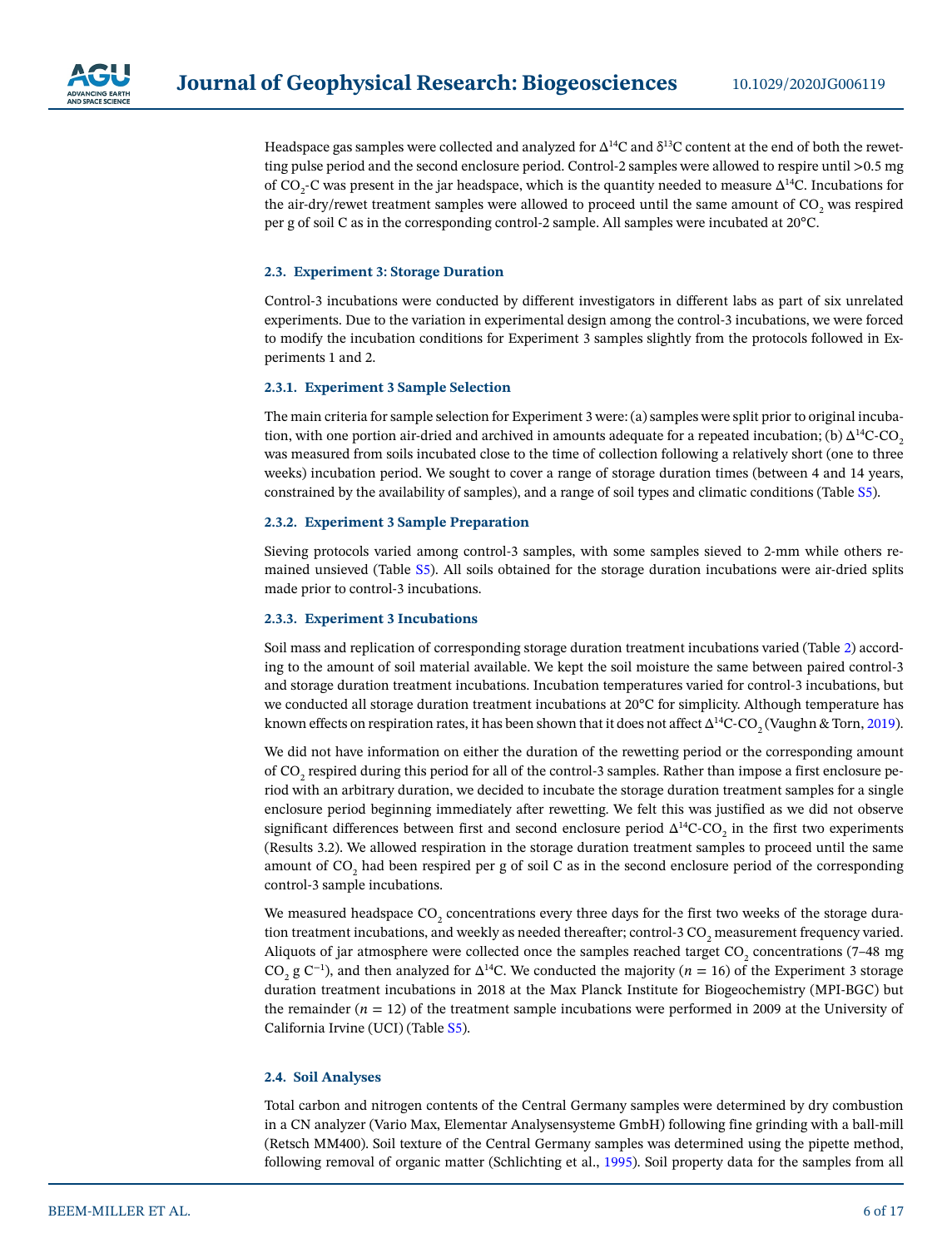

other regions were obtained from the original studies (Cisneros-Dozal et al., [2006;](#page-15-13) Gaudinski et al., [2000](#page-15-11); Hopkins et al., [2012](#page-15-14); Koarashi et al., [2012;](#page-15-15) Solly et al., [2014](#page-16-6)) (Table [1](#page-3-0)).

#### **2.5. Isotopic Analyses**

For all three experiments, we separated  $\mathrm{CO}_2$  from the gas samples collected from incubation jar headspace using a vacuum line, with splits of the purified CO<sub>2</sub> analyzed for both  $\delta^{13}$ C and  $\Delta^{14}$ C. Radiocarbon analyses were conducted at the MPI-BGC accelerator mass spectrometer facility (Steinhof, [2013](#page-16-8)) or the UCI W.M. Keck Facility for Accelerator Mass Spectrometry (Xu et al., [2007](#page-16-9)) (Table S5). Radiocarbon values are reported in units of ∆14C, defined as the deviation in parts per thousand of the ratio of 14C–12C from that of the oxalic acid standard measured in 1950. In order to account for potential mass-dependent fractionation effects, the 14C/12C ratio of all samples is corrected to a common δ13C value of −25 per mil (Stuiver & Polach, [1977](#page-16-10)). Although the effect was small, ∆14C data from air-dry/rewet + storage samples (Experiments 1 and 3) were also corrected for depletion of 14C in the samples due to radioactive decay occurring during storage.

Measurements of δ13C (Experiments 1 and 2 only) were made at MPI-BGC (Delta+XL, Thermo Finnigan). Data are reported using  $\delta^{13}$ C notation, which refers to the deviation in parts per thousand of the ratio of  $13C/12C$  in the Pee Dee Belemnite standard.

#### **2.6. Statistical Analysis**

We compared the mean differences between treatment and control sample  $\Delta^{14}$ C-CO<sub>2</sub> and  $\delta^{13}$ C-CO<sub>2</sub> within ecosystem types for each experiment in order to assess the significance of the treatment effects. We quantified the analytical error associated with the radiocarbon incubation method by calculating the mean of the variance measured among replicates for all samples that were replicated. For samples that were not replicated we used the mean of the replicate variance measured across all samples. First we calculated mean differences between control and treatment samples, and the variance of this mean difference, and then we determined the mean and variance of the pooled sample. We calculated pooled statistics separately for forest and grassland soils in Experiments 1 and 2. Statistics were aggregated across ecosystem type for Experiment 3 as the direction of trend was the same for both forest and grassland soils (in this experiment), and we only had a limited number of grassland soils  $(n = 3)$ .

The pooled mean is simply the average of the individual sample means weighted by the number of replicates. We determined the pooled variance (Equation [1](#page-6-0)) using the method of O'Neil [\(2014\)](#page-15-17), which takes into account both sampled and unsampled variance for a finite population. We used this variance to determine 95% confidence intervals around the pooled mean difference, which we deemed significant if the confidence interval did not overlap zero.

$$
S_{N}^{2} = \frac{\sum (n_{i}-1)s_{i}^{2} + \sum [n_{i} \cdot (\overline{x}_{i}-\overline{X})]}{N-1}
$$
(1)

<span id="page-6-0"></span>We conducted a parallel analysis using a linear mixed model approach, which we found supported our main findings with the paired difference approach. We decided to present only the results from the paired difference analysis in the interest of simplicity. However, details of the linear mixed model analysis and the results are provided in the suporting information (Text S1). We also conducted an exploratory analysis on the effect of the amount of C respired and the change in soil moisture content on the difference between control and treatment sample  $\Delta^{14}$ C-CO<sub>2</sub>.

All statistical analyses were performed in R (R Core Team, [2020\)](#page-15-18).

#### **2.7. Conceptual Model**

We developed a conceptual model for the forested sites from a single region, Hainich-Dün (Central Germany 2), to illustrate potential sources for the carbon respired following the air-drying and rewetting treatments imposed in this study. We did not use the  $\Delta^{14}$ C-CO<sub>2</sub> data observed in our study to constrain the model, but rather used a model developed for forested sites in the same region to validate our findings (Schrumpf & Kaiser, [2015](#page-16-11)). We implemented a two-pool parallel model, with inputs partitioned between slow and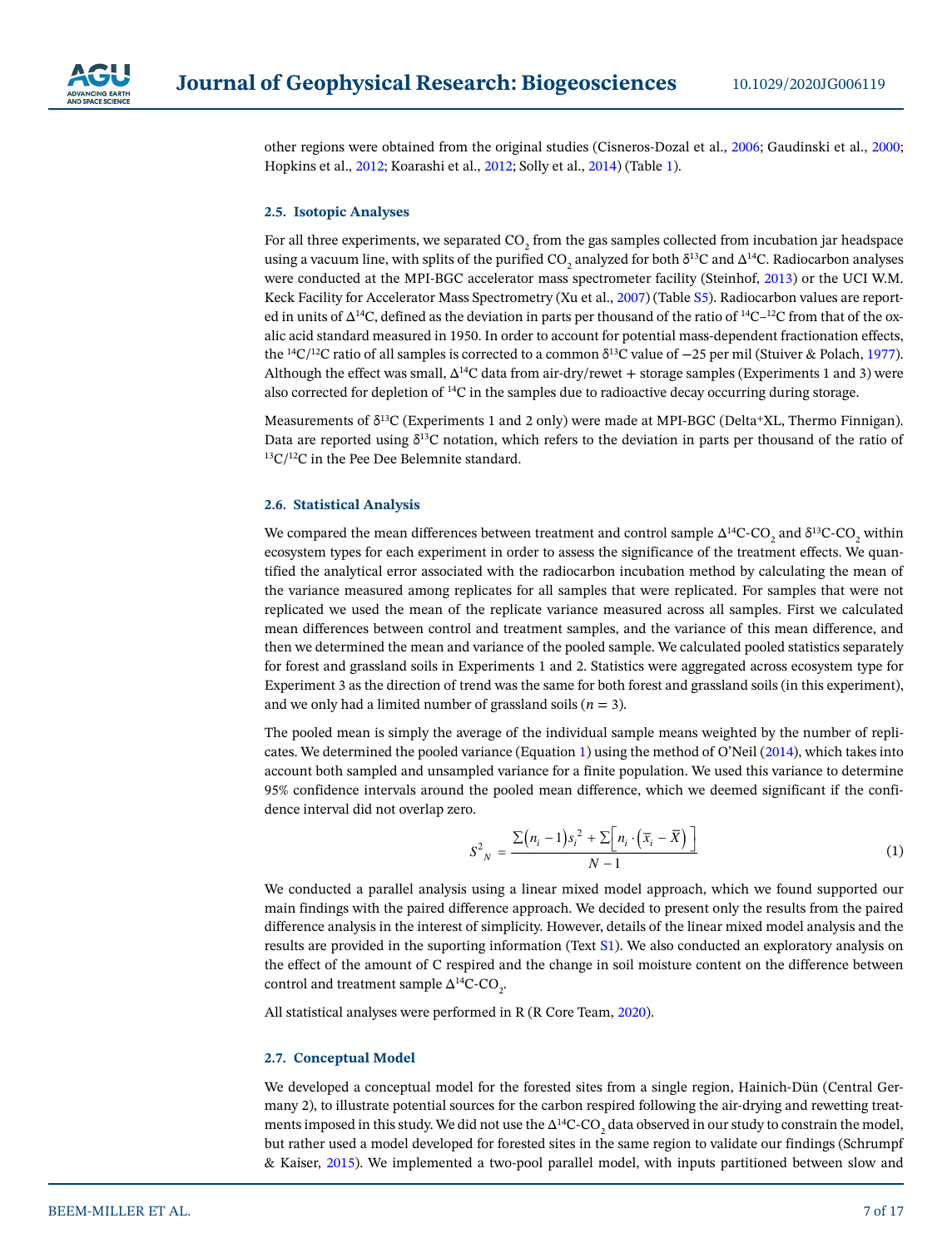



<span id="page-7-0"></span>**Figure 1.** Respiration rates for Experiment 1 (Air-dry/rewet + storage) and Experiment 2 (Air-dry/rewet only) samples. (a) Experiment 1 samples; (b) Experiment 2 samples. Vertical gray line at day 4 demarcates the end of the first enclosure period (rewetting pulse). Points show measurements and lines show trends in mean respiration rate. Shaded ribbons represent one standard error of the mean. The final measurement points for a few samples which took >18 days to reach CO<sub>2</sub> targets are excluded for display reasons; respiration rates for those samples remained constant. Note that headspace CO<sub>2</sub> concentrations for control-1 samples (panel a) were only measured once during the first enclosure period (day 4) in contrast to daily measurements for all other samples.

fast cycling soil C pools and no transfers between pools, using the Soil R package (Sierra et al., [2014](#page-16-12)). In an earlier study, Schrumpf and Kaiser ([2015\)](#page-16-11) estimated first order C cycling rates and pool sizes for empirically defined soil C pools using a density fractionation procedure. We approximated the inverse of the first order cycling rates (turnover times) for the fast and slow pools of our model using Schrumpf and Kaiser [\(2015](#page-16-11))'s empirical estimates for the free light fraction and the heavy fraction from the 0–5 cm depth increment: 4 and 115 years for the fast and slow pools, respectively. Schrumpf and Kaiser [\(2015\)](#page-16-11) found that 10% of the carbon in the 0–5 cm depth layer was in the free light fraction. We used this proportion to partition soil C between the fast and slow pools, under the assumption that the free light fraction corresponds to the fast pool. Following the earlier study, we assumed a lag time of 8 years for inputs.

#### **3. Results**

#### **3.1. Respiration Rates**

We observed consistent differences between control and treatment sample respiration rates in Experiments 1 and 2, with control sample respiration rates lower than treatment sample respiration rates in both experiments (Figure [1](#page-7-0)). However, the magnitude and timing of maximum respiration rates diverged among experiments and between grassland and forest soils (Figure [1](#page-7-0)). Maximum respiration rates were more than twice as high in grassland soils than in forest soils for air-dry/rewet + storage treatment samples in Experiment 1 (Figure [1a\)](#page-7-0), but were similar across ecosystem types for the air-dry/rewet treatment samples in Experiment 2 (Figure [1b](#page-7-0)). Respiration rates for Experiment 3 samples are shown in Figure S4. However,  $\mathrm{CO}_2$  flux rates cannot be meaningfully interpreted for these samples given the differences in incubation temperature, the degree to which rewetting pulse CO<sub>2</sub> was included in the control-3 incubations, and the wide variation in  $\mathrm{CO}_2$  measurement frequency among samples.

# **3.2. First and Second Enclosure Period Δ<sup>14</sup>C-CO<sub>2</sub> and δ<sup>13</sup>C-CO<sub>2</sub>**

We did not see significant differences when we compared  $\Delta^{14}$ C-CO<sub>2</sub> from the first enclosure period to that of the second enclosure period (Figure [2\)](#page-8-0). This was true for all comparisons made within experiment,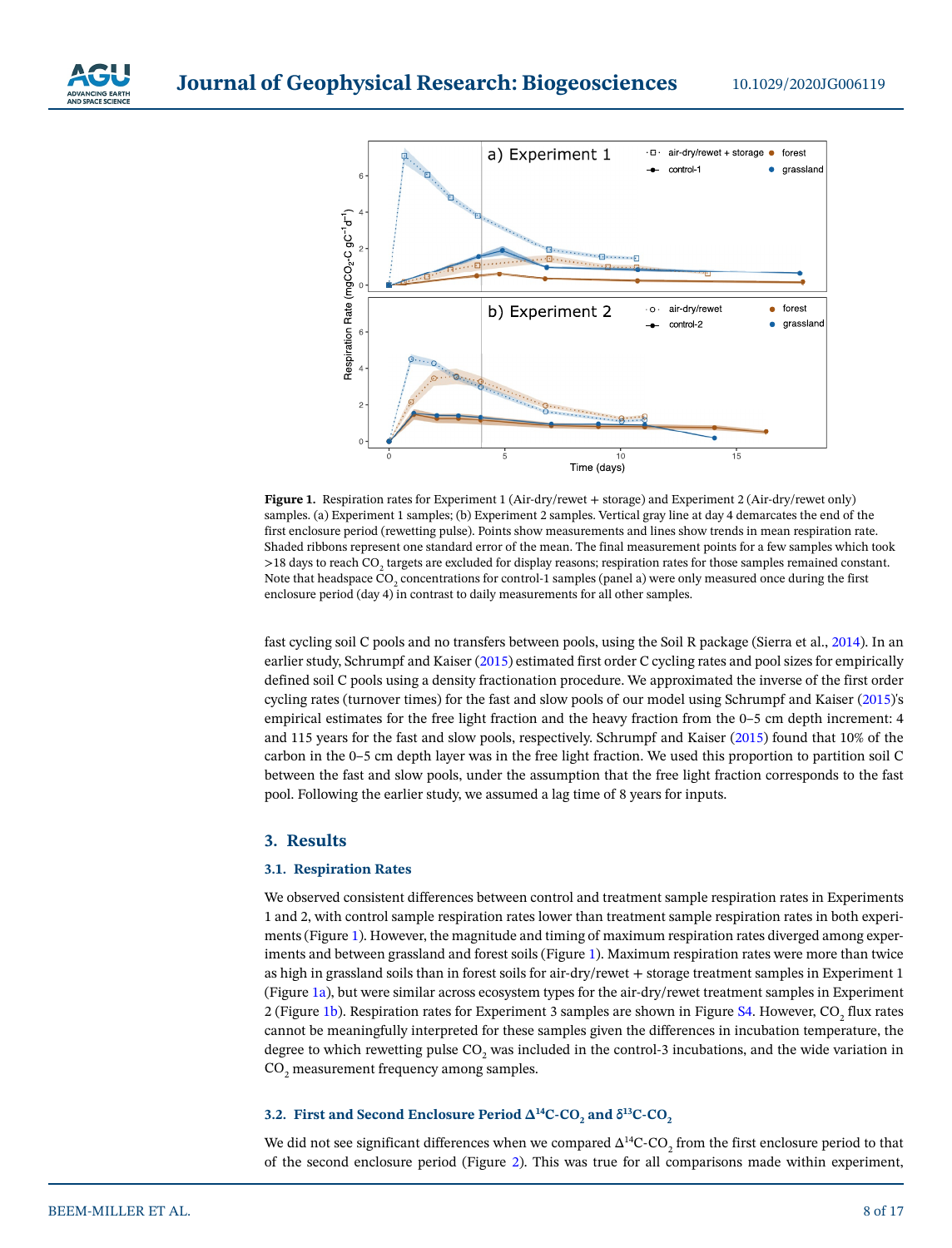



<span id="page-8-0"></span>**Figure 2.** ∆<sup>14</sup>C-CO<sub>2</sub> of the rewetting pulse (first enclosure period) versus the second enclosure period. Points are means of laboratory duplicates and error bars are the minimum and maximum. Note that ∆<sup>14</sup>C-CO<sub>2</sub> was not measured for the first enclosure period (rewetting pulse) in control-1 samples; additionally samples from three of the forest plots of the air-dry/rewet + storage samples from Experiment 1 failed to accumulate enough CO<sub>2</sub> during this period to measure ∆<sup>14</sup>C-CO<sub>2</sub>.

treatment, and ecosystem groups, with one exception: grassland control-2 samples had slightly higher ∆14C- $CO_2$  in the second enclosure period compared to the first (mean difference = 10.4‰, 95% CI = [6.0‰, 14.8‰]). When we combined data across experiments, ecosystem types, and treatments, the mean difference in ∆<sup>14</sup>C-CO<sub>2</sub> between enclosure periods was only 2.0‰ (95% CI = [−1.0‰, 5.0‰]), which is similar to the reported precision for <sup>14</sup>C measurements  $(1.7\%(-2.7\%)$ . (We excluded the forest control-2 sample that was clearly an outlier (Figure [2\)](#page-8-0) from this combined analysis).

We note that, due to lower respiration rates during the first enclosure period, only three of the six forest soils in the air-dry/rewet + storage treatment group from Experiment 1 (Figure [2\)](#page-8-0) generated enough CO<sub>2</sub> to measure radiocarbon content. In addition, it was not possible to compare  $\Delta^{14}$ C-CO<sub>2</sub> across enclosure periods for the control-1 samples as  $\Delta^{14}$ C-CO<sub>2</sub> of the first enclosure period was not measured in 2011.

In contrast to Δ<sup>14</sup>C-CO<sub>2</sub>, we did observe significant differences between the δ<sup>13</sup>C-CO<sub>2</sub> of the first enclosure period and that of the second enclosure period for the forest soils in the air-dry/rewet + storage treatment group in Experiment 1 (mean difference =  $-1.16\%$ , 95% CI = [ $-1.69\%$ ,  $-0.63\%$ ]) and the control-2 grassland soils (Experiment 2) (mean difference =  $0.85\%$ ,  $95\%$  CI =  $[0.64\%$ ,  $1.07\%$ ) (Figure S5). Note that as with Δ<sup>14</sup>C, δ<sup>13</sup>C-CO<sub>2</sub> was not measured for the first enclosure period of control-1 incubations.

# **3.3.** Overall Treatment Effects on  $\Delta^{14}$ C-CO<sub>2</sub> and δ<sup>13</sup>C-CO<sub>2</sub>

We observed consistent differences between control and treatment sample  $\Delta^{14}$ C-CO<sub>2</sub> in the second enclosure period in all three experiments (Table [3](#page-9-0)). Treatment sample incubations typically resulted in differences between 20‰ and 40‰ relative to control sample incubations, although the majority of the differences were within ±20‰ (dashed lines, Figure [3](#page-10-0)). The samples from Oak Ridge are an exception in that mean difference in ∆ $^{14}$ C-CO<sub>2</sub> between storage treatment samples and corresponding control-3 samples was −44.0‰ (Table [3](#page-9-0)).

Forest and grassland soil  $\Delta^{14}$ C-CO<sub>2</sub> shifted in opposite directions following treatment in Experiment 1: the air-dry/rewet + storage treatment led to depletion in forest soils, but enrichment in grassland soils (Table [3](#page-9-0)). In contrast, both forest and grassland soils in Experiment 2 responded to the air-dry/rewet treatment with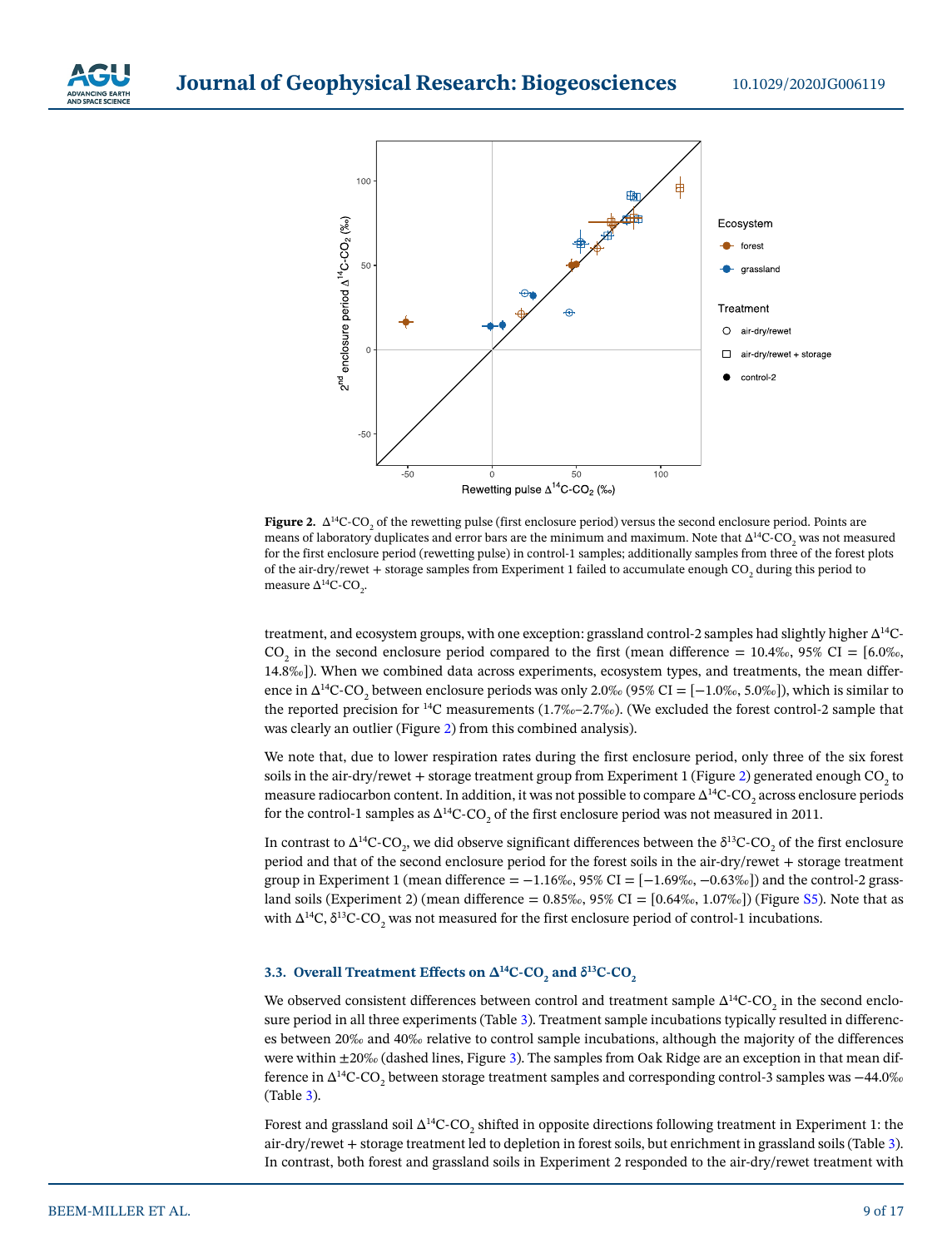

#### <span id="page-9-0"></span>**Table 3**

 $\Delta^{14}$ C and δ $^{13}$ C of Respired CO<sub>2</sub> in the Second Enclosure Period<sup>a</sup>

|                         |           |                           |                  |                                 |                       |                                 |         |     |                                 | Difference (treatment - control) |      |              |  |
|-------------------------|-----------|---------------------------|------------------|---------------------------------|-----------------------|---------------------------------|---------|-----|---------------------------------|----------------------------------|------|--------------|--|
|                         |           |                           |                  | $\Delta^{14}$ C-CO <sub>2</sub> |                       | $\delta^{13}$ C-CO <sub>2</sub> |         |     | $\Delta^{14}$ C-CO <sub>2</sub> | $\delta^{13}$ C-CO <sub>2</sub>  |      |              |  |
|                         |           |                           |                  | Mean                            | Mean $\Delta\Delta^c$ | sd                              | Mean    | sd  | Mean                            | CI95                             | Mean | CI95         |  |
| Experiment <sup>b</sup> | Ecosystem | Treatment                 | $\boldsymbol{n}$ |                                 |                       |                                 |         |     | $\%$                            |                                  |      |              |  |
| $\mathbf{1}$            | forest    | $air-dry/rewet + storage$ | 6                | 82.2                            | 44.9                  | 8.8                             | $-24.2$ | 1.1 |                                 |                                  |      |              |  |
| $\mathbf{1}$            | forest    | control-1                 | 6                | 93.8                            | 56.5                  | 7.7                             | $-26.8$ | 0.2 | $-11.6$                         | $[-15.7, -7.5]$                  | 2.38 | [1.83, 2.92] |  |
| $\mathbf{1}$            | grassland | $air-dry/rewet + storage$ | 6                | 77.8                            | 40.5                  | 11.4                            | $-27.2$ | 0.5 |                                 |                                  |      |              |  |
| $\mathbf{1}$            | grassland | control-1                 | 6                | 54.5                            | 17.2                  | 16.8                            | $-27.7$ | 0.4 | 23.3                            | [16.7, 29.9]                     | 0.51 | [0.18, 0.83] |  |
| 2                       | forest    | air-dry/rewet             | 3                | 51.8                            | 62.9                  | 24.9                            | $-24.5$ | 1.4 |                                 |                                  |      |              |  |
| $\overline{2}$          | forest    | control-2                 | 3                | 39.1                            | 50.2                  | 17.9                            | $-26.1$ | 0.8 | 12.7                            | [4.2, 21.2]                      | 1.56 | [0.41, 2.72] |  |
| 2                       | grassland | air-dry/rewet             | 3                | 39.8                            | 50.9                  | 19.9                            | $-27.5$ | 0.4 |                                 |                                  |      |              |  |
| $\overline{2}$          | grassland | control-2                 | 3                | 20.2                            | 31.4                  | 9.6                             | $-28.6$ | 0.3 | 19.6                            | [9.3, 29.9]                      | 1.11 | [0.57, 1.66] |  |
| 3a                      | forest    | storage duration          | 9                |                                 |                       |                                 |         |     |                                 |                                  |      |              |  |
| 3a                      | forest    | control-3                 | 9                |                                 |                       |                                 |         |     | $-24.2$                         | $[-37.4, -11.0]$                 |      |              |  |
| 3a                      | grassland | storage duration          | 3                |                                 |                       |                                 |         |     |                                 |                                  |      |              |  |
| 3a                      | grassland | control-3                 | 3                |                                 |                       |                                 |         |     | $-29.3$                         | $[-58.4, -0.2]$                  |      |              |  |
| 3 <sub>b</sub>          | forest    | storage duration          | 17               |                                 |                       |                                 |         |     |                                 |                                  |      |              |  |
| 3 <sub>b</sub>          | forest    | control-3                 | 17               |                                 |                       |                                 |         |     | $-44.0$                         | $[-52.0, -35.9]$                 |      |              |  |

<sup>a</sup>Experiment 3 storage duration treatment samples were only incubated for a single enclosure period and so data were measured following this period. <sup>b</sup>Results from Experiment 3 reported separately for the enriched samples from Oak Ridge (3b) and the nonenriched samples (3a). Mean control and treatment ∆<sup>14</sup>C-CO<sub>2</sub> are only reported for Experiments 1 and 2 where the aggregated data are representative of one site at one point in time. °The ∆∆ notation denotes the difference from the atmosphere at the time of sampling.

> enrichment in  $\Delta^{14}$ C-CO<sub>2</sub>. Experiment 3 treatment sample  $\Delta^{14}$ C-CO<sub>2</sub> tended to be depleted relative to the controls (points below the 1:1 line in Figure [3](#page-10-0)) for the majority of forest and grassland soils.

> We did not find evidence of a substantial effect of the amount of C respired on  $\Delta^{14}$ C-CO<sub>2</sub>, nor consistent effects due to the change in soil moisture (Figures S7 and S8).

> Treatment samples in Experiment 1 and Experiment 2 showed significant differences ( $\alpha$  = 0.05) in  $\delta^{13}$ C-CO<sub>2</sub> relative to the controls for both forest and grassland soils (Figure S6). Overall differences in  $\delta^{13}$ C-CO<sub>2</sub> were slightly larger for forest soils than in grassland soils (Table [3\)](#page-9-0). Note that comparisons of  $\delta^{13}$ C-CO<sub>2</sub> were not made in Experiment 3 owing to a lack of data for the control-3 samples.

#### **3.4. Storage Duration Effect on Δ<sup>14</sup>C-CO<sub>2</sub>**

We used data from both Experiment 1 and Experiment 3 to assess the effect of storage duration. The longest duration of storage was 14 years, while the shortest was 5 years. Over this range of time we did not observe a trend in the difference between control and treatment  $\Delta^{14}$ C-CO<sub>2</sub> with increasing duration of storage (Figure [4\)](#page-10-1).

# **3.5. Time Series Analysis of Δ<sup>14</sup>C-CO<sub>2</sub> (Experiments 1 and 2)**

For the sites sampled in both 2011 (Experiment 1) and 2019 (Experiment 2), the absolute value of the mean difference in  $\Delta^{14}$ C-CO<sub>2</sub> between control and treatment samples was greater in grassland samples than in forest samples at both time points (Table [3](#page-9-0)). In addition to the absolute values of  $\Delta^{14}C\text{-}CO}_{2}$ , the difference between respired  $\Delta^{14}C\text{-}CO_{2}$  and the atmosphere in the year of sampling ( $\Delta\Delta^{14}C$ ) is a useful indicator of soil C transit times, that is the duration of time from when  $\mathrm{CO}_2$  was fixed from the atmosphere to when it leaves the soil via respiration. We observed that sample  $\Delta^{14}$ C-CO<sub>2</sub> was enriched relative to the atmosphere across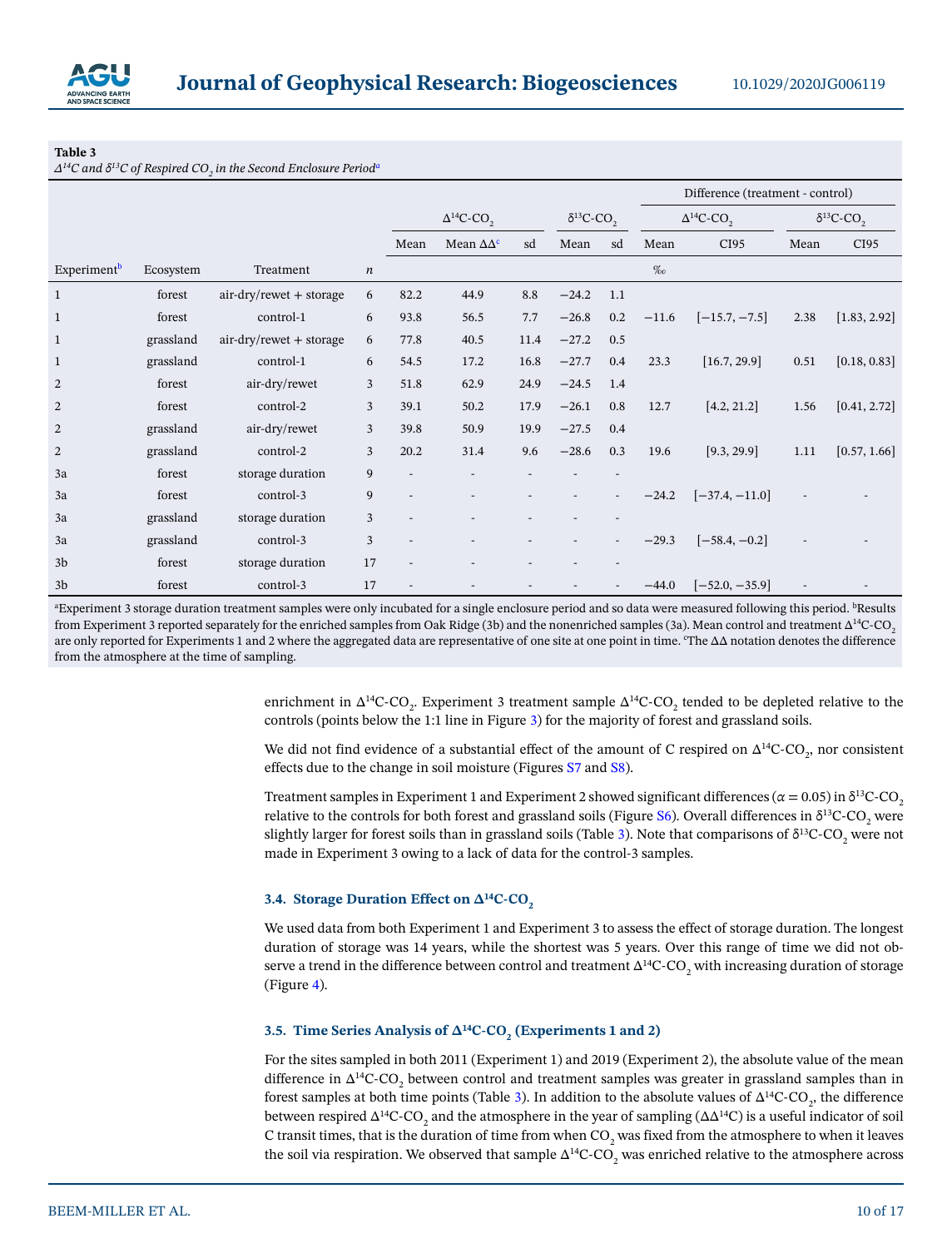

# **Journal of Geophysical Research: Biogeosciences**



<span id="page-10-0"></span>**Figure 3.** Overall treatment effect on  $\Delta^{14}C$ -CO<sub>2</sub>. Points show data from all three experiments and are the mean of laboratory replicates (for replicated samples); error bars are standard deviation of replicates. Solid line is 1:1. For context, the dashed and dotted lines show differences of  $\pm 20\%$  and  $\pm 40\%$ , respectively. Location names are followed by the corresponding experiment number in parentheses. The samples from both Central Germany sites (Hainich-Dün and Schorfheide-Chorin) behaved similarly in Experiment 1, so samples analyzed in the same experiment are coded with the same colors in the above figure. Oak Ridge soils were part of a whole ecosystem 14C label experiment (Cisneros-Dozal et al., [2006](#page-15-13)), where the label occurred within four years of original sample collection.

ecosystem types for all both control and treatment samples at all timepoints, that is ∆∆14C values were all positive (Figure [5](#page-11-0), Table [3](#page-9-0)). We measured lower ∆∆14C values for grassland samples than forest samples in both 2011 and 2019, meaning grassland sample  $\Delta^{14}$ C-CO<sub>2</sub> was closer to the atmosphere than forest sample



<span id="page-10-1"></span>**Figure 4.** Treatment effect on  $\Delta^{14}C$ -CO<sub>2</sub> in relation to storage duration. Points show data from Experiments 1 and 3. Data are averaged by site (some regions had multiple sites, Table [3\)](#page-9-0) and error bars show the standard deviation for the site mean. Note that Central Germany samples from Experiments 1 and 3 are averaged together here. For context, the dashed and dotted lines show differences of  $\pm 20\%$  and  $\pm 40\%$ , respectively. The Oak Ridge sample points with the greater treatment-control difference at both 5 and 14 years of storage are from the Tennessee Valley site, which received more 14C label than did the other Oak Ridge site, Walker Ridge.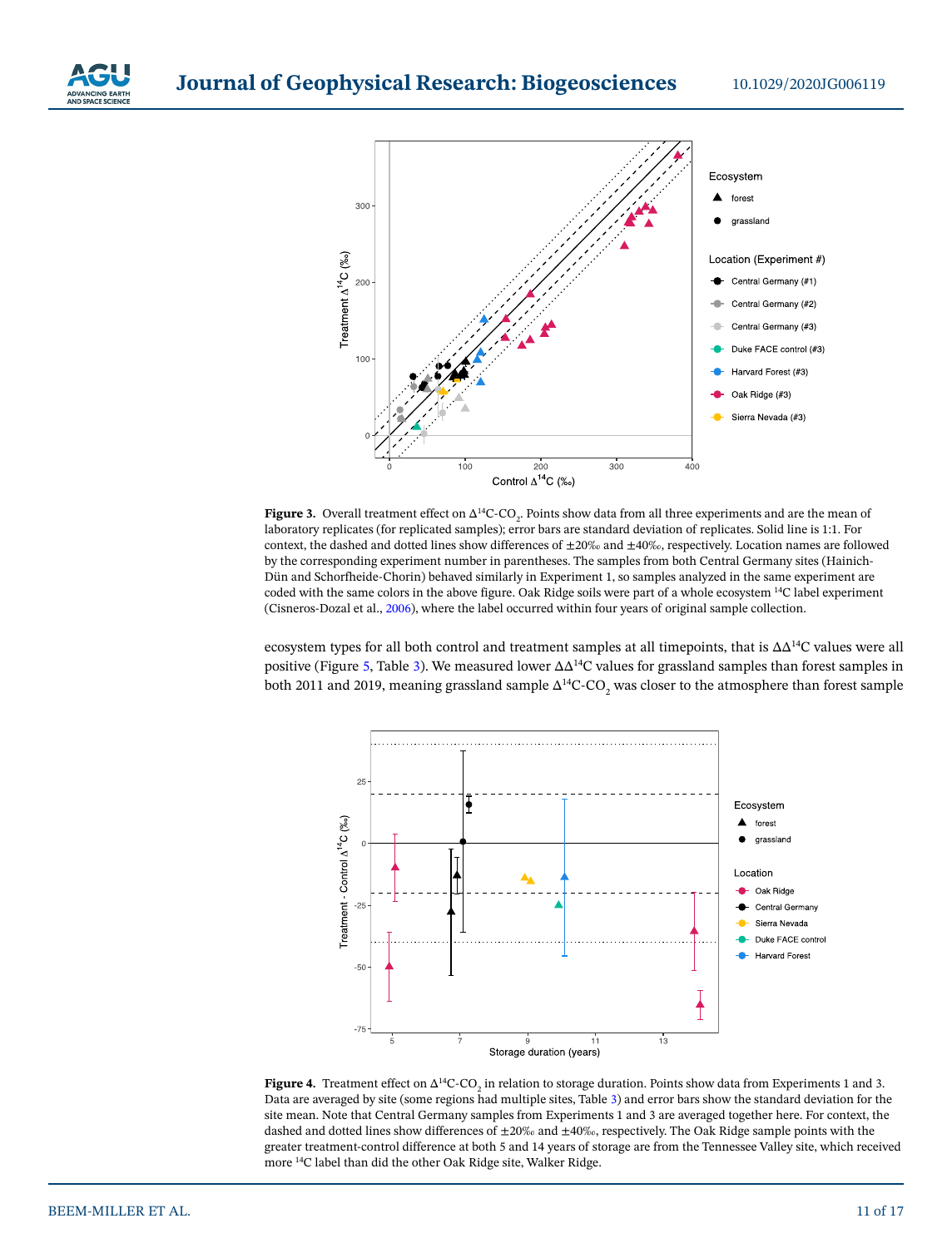



<span id="page-11-0"></span>**Figure 5.** Time series of control and treatment  $\Delta^{14}C$ -CO<sub>2</sub> in Experiments 1 and 2. (a) forest sites, (b) grassland sites. Points show mean  $\Delta^{14}C$ -CO<sub>2</sub> within ecosystem and treatment groups; error bars show the standard deviation. Atmospheric ∆<sup>14</sup>C-CO<sub>2</sub> data (black line) are from Graven et al. ([2017](#page-15-19)) up to the year 2015, while data points from 2015 to 2019 are extrapolated (Sierra, [2018\)](#page-16-13). All atmospheric radiocarbon data are for the northern hemisphere (zone 2).

∆<sup>14</sup>C-CO<sub>2</sub> (Table [3](#page-9-0)). Within ecosystem types, control sample ∆∆<sup>14</sup>C-CO<sub>2</sub> values were lower than treatment samples for both 2011 and 2019 grassland soils, as well as the 2019 forest soils. However, we observed the opposite trend for the 2011 forest soils: for these soils the treatment sample  $\Delta^{14}$ C-CO<sub>2</sub> was closer to the atmosphere than control sample  $\Delta^{14}$ C-CO<sub>2</sub>.

# **4. Discussion**

#### **4.1. How Closely do Incubations of Archived, Air-Dried and Rewetted Soils Match Results From Fresh Soil Incubations?**

The results from all three experiments in this study show that measuring ∆<sup>14</sup>C-CO<sub>2</sub> in incubations of airdried and archived soils is a promising technique for constructing time series of respired  $\Delta^{14}$ C-CO $_2$  and constraining soil carbon models. We observed that air-drying and rewetting shifted observed  $\Delta^{14}\text{C-CO}_2$  relative to control incubations of soils that had never been air-dried, but these differences were relatively small: on the order of 10‰–25‰ (excluding the samples from the Oak Ridge labeling experiment, Table [3](#page-9-0)). However, differences between control and treatment  $\Delta^{14}$ C-CO<sub>2</sub> were significant for all three experiments (Table [3](#page-9-0)), suggesting that the process of drying and rewetting leads to utilization of substrates with distinct  $\Delta^{14}C$ signatures.

#### **4.2. Effects of Air-Drying and Rewetting on the Age of Respired CO<sub>2</sub>**

We suggest that air-drying and rewetting mobilizes carbon from more slowly cycling pools than would be available to the microbial community in soils that did not undergo air-drying and rewetting. Given the trajectories of ∆14C in slow and fast cycling soil carbon pools over time, we can expect different responses to air-drying and rewetting in  $\Delta^{14}$ C-CO<sub>2</sub> in soils sampled at different times. The time series data from the Hainich-Dün sites sampled in both 2011 and 2019 provide a case-study for this behavior. At these sites we observed enrichment in ∆<sup>14</sup>C-CO<sub>2</sub> following air-drying and rewetting for the forest soils collected in 2019 (Experiment 2) and the grassland soils collected in both 2011 (Experiment 1) and 2019 (Experiment 2), but depletion in the forest soils collected in 2011 (Experiment 1). We present an empirical model of soil C dynamics developed at the Hainich-Dün forest site in a previous study (Schrumpf & Kaiser, [2015\)](#page-16-11) in order to illustrate the importance of the year of sampling and system-specific carbon dynamics in interpreting  $\Delta^{14}$ C-CO<sub>2</sub> following air-drying and rewetting (Figure [6\)](#page-12-0).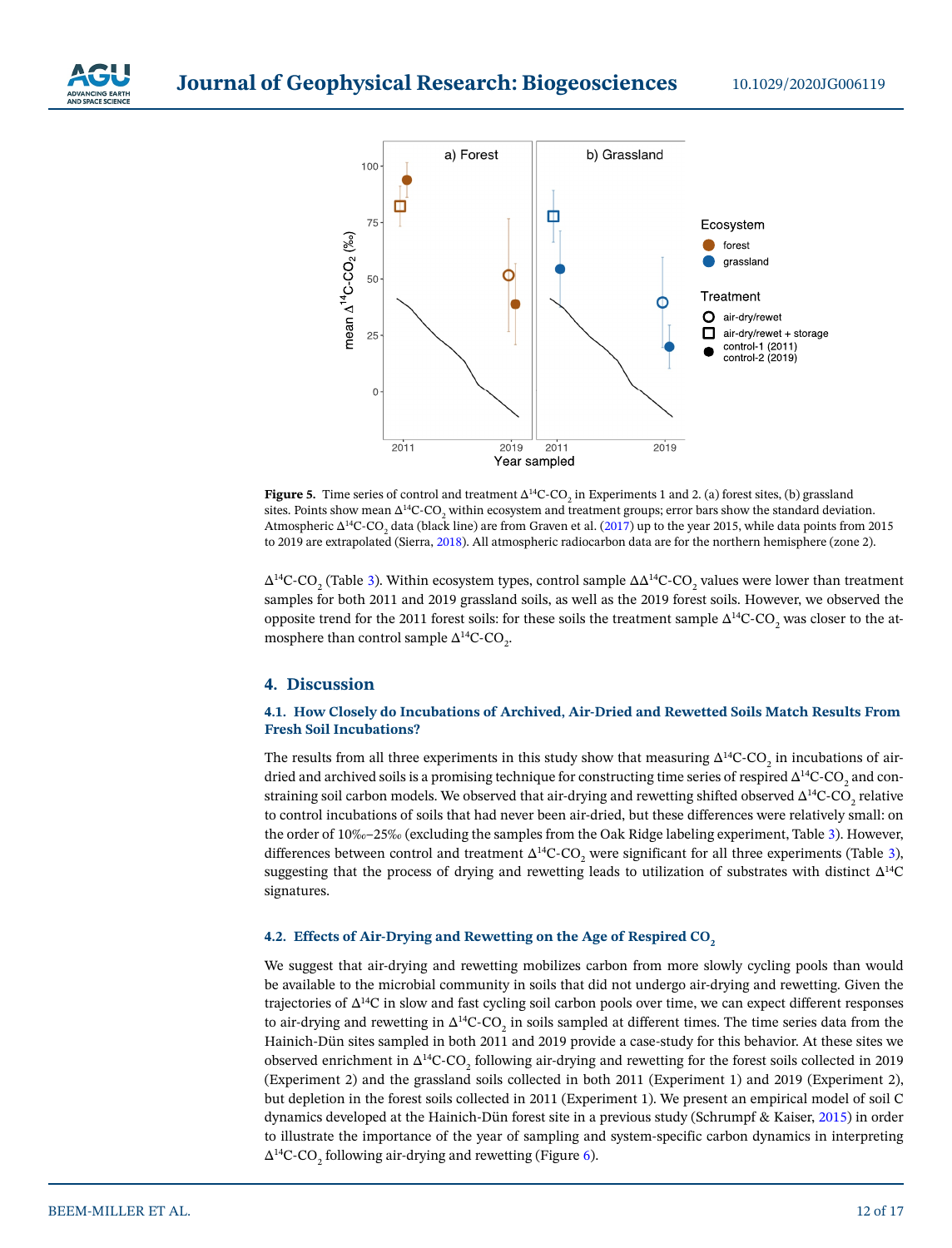



<span id="page-12-0"></span>**Figure 6.** Conceptual model fit and observed  $\Delta^{14}C$ -CO<sub>2</sub> for the Hainich-Dün forest sites (Central Germany 2). (a)  $\Delta^{14}C$ of soil pools and heterotrophically respired CO<sub>2</sub> predicted by the model adapted from Schrumpf and Kaiser ([2015\)](#page-16-11) alongside atmospheric ∆<sup>14</sup>C for the bomb-C period (1950–2020) and ∆<sup>14</sup>C-CO<sub>2</sub> observed in this study (black points) (b) *(inset)* Zoom to study period. Blue arrows show the shift in Δ<sup>14</sup>C-CO<sub>2</sub> following air-drying and rewetting. Note that Δ<sup>14</sup>C-CO<sub>2</sub> shifts toward the slow pool in both 2011 and 2019, but the direction of the shift depends on sampling year. Points are jittered to prevent over plotting; error bars show standard deviations. Note that the model was not fit to the Δ<sup>14</sup>C-CO<sub>2</sub> observed in this study. Atmospheric Δ<sup>14</sup>C-CO<sub>2</sub> data are from Graven et al. ([2017](#page-15-19)) up to the year 2015, while atmospheric points from 2015 to 2019 are extrapolated (Sierra, [2018\)](#page-16-13). All atmospheric radiocarbon data is for the northern hemisphere (zone 2).

Comparing model projections of the trajectories for fast, slow and respired  $\Delta^{14}C$  with the  $\Delta^{14}C$ -CO<sub>2</sub> measured in this study (Figure [6\)](#page-12-0) indicates that our data are consistent with the mobilization of carbon from the slow C pool following drying and rewetting. Following treatment,  $\Delta^{14}$ C-CO<sub>2</sub> (black points) shifts toward the slow pool ∆<sup>14</sup>C curve (dashed blue line), indicating an increased contribution to respiration from this pool. Due to the crossing of the slow and fast (magenta) pool curves in 2015, increased contribution of the slow pool to respiration following air-drying and rewetting leads to relative depletion of  $\Delta^{14}\text{C-CO}_2$  in 2011, but relative enrichment of Δ $^4$ C-CO<sub>2</sub> in 2019. Thus, the bias in Δ $^4$ C-CO<sub>2</sub> introduced by air-drying and rewetting could be either higher or lower relative to a sample incubated without air-drying depending on the year of sampling.

# **4.3.** Explaining Differences in Forest Versus Grassland Soil Δ<sup>14</sup>C-CO<sub>2</sub> in Experiments 1 and 2

A key difference in carbon cycling between forest and grassland ecosystems is the potential for carbon storage in woody tissues after it is fixed from the atmosphere (Gaudinski et al., [2000\)](#page-15-11). Carbon entering the soil in forest ecosystems may be "pre-aged" compared to inputs in grassland ecosystems. Earlier work in some of the same Central Germany forest and grassland ecosystems analyzed in this study (the Hainich-Dün and Schorfheide-Chorin regions) provides support for the pre-ageing of carbon in forest ecosystems: Solly et al. ([2013\)](#page-16-14) found the mean age of the carbon in fine roots in the forest ecosystems to be approximately 10 years, in comparison to 1–2 years for fine roots in the grassland ecosystems. This pre-aging, or lag effect, for fine root inputs may explain the greater ∆∆14C values seen for the respiration from forest ecosystems as compared to the grassland ecosystems in this study (Table [3\)](#page-9-0).

In contrast to forests, the grassland soils responded to the air-drying and rewetting treatment with relative enrichment in ∆<sup>14</sup>C-CO<sub>2</sub> in both 2011 (Experiment 1) and in 2019 (Experiment 2) (Figure [5\)](#page-11-0). However, we believe that the grassland soil response is due to the same mechanism as in the forest soils: a greater contribution of more slowly cycling carbon to respiration following air-drying and rewetting. The smaller positive ∆∆<sup>14</sup>C-CO<sub>2</sub> values we observed in grassland soils, in addition to the known shorter 'lag' effect, suggest that overall C cycling rates are faster in grasslands than in forests, which would lead to an earlier crossing of the 14C curves for the fast and slow cycling soil carbon pools (see Figure [6\)](#page-12-0). Our results indicate that for the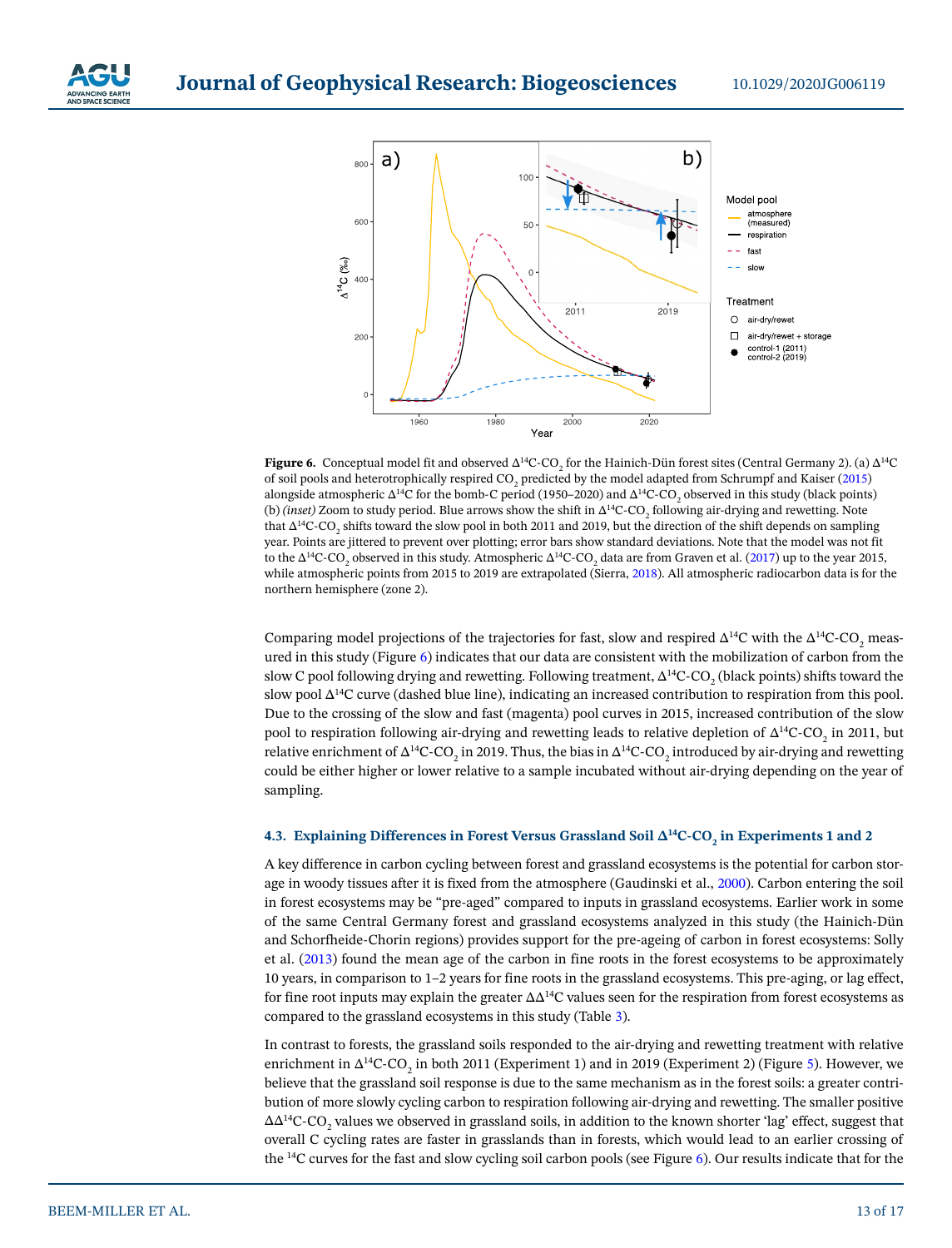

Central Germany sites we sampled in this study, this crossing occurred prior to 2011 for the grassland soils, but between 2011 and 2019 for the forest soils. If this is correct, even though the net change in  $\Delta^{14}$ C-CO<sub>2</sub> due to air-drying and rewetting differed between forests and grasslands in Experiment 1, both outcomes are still be consistent with the explanation that air-drying and rewetting mobilizes additional carbon from a more slowly cycling pool.

# **4.4. Is Rewetting Pulse CO<sub>2</sub> Derived From Different C Sources?**

There are competing hypotheses for the source of  $CO_2$  released immediately following rewetting, which seek to explain the immediate increase in respiration as well as the subsequent return to basal respiration rates (Fierer & Schimel, [2003](#page-15-4); Kaiser et al., [2015;](#page-15-5) Slessarev et al., [2020](#page-16-5); Warren, [2016;](#page-16-3) Williams & Xia, [2009](#page-16-4)). Due to the often dramatic differences in respiration rates between the rewetting period and subsequent respiration (e.g., Figure [1\)](#page-7-0), previous authors posit differences in the substrates fueling rewetting versus subsequent respiration. However, we did not find a significant difference in  $\Delta^{14}$ C-CO<sub>2</sub> between these two respiration periods. This finding was true for all of the samples in which we measured  $\Delta^{14}$ C-CO<sub>2</sub> in both the rewetting pulse period and a second enclosure period (Figure [3](#page-10-0)). These results suggest that the change in substrate availability initiated by air-drying and rewetting may not be limited to the rewetting pulse.

There is a large body of literature that provides evidence for different chemistry of the substrates fueling the rewetting pulse compared to that of the substrates fueling basal respiration (Franzluebbers et al., [2000](#page-15-20); Williams & Xia, [2009;](#page-16-4) Wu & Brooks, [2005;](#page-16-15) Xiang et al., [2008](#page-16-16)). However, as other recent work has shown, persistence of soil organic matter is not solely due to chemistry (Dungait et al., [2012;](#page-15-21) Lützow et al., [2006](#page-15-22); Marschner et al., [2008;](#page-15-23) Schmidt et al., [2011](#page-15-24)). The similarity in ∆<sup>14</sup>C across substrates utilized in the rewetting pulse and the second enclosure period, despite likely diverging in chemistry (cf. change in  $\delta^{13}$ C-CO<sub>2</sub>, Table [3](#page-9-0) and Figure S6), is therefore in line with the modern paradigm (Lehmann & Kleber, [2015](#page-15-25); Lehmann et al., [2020](#page-15-26)). Alternatively, microbial recycling over the relatively short duration of the incubations in this study (mean = 9 d) could also explain the lack of change in  $\Delta^{14}$ C-CO<sub>2</sub> between enclosure periods. For context, we note that the mean amount of CO<sub>2</sub> respired in the incubations in this study was 0.8% of the initial total soil organic carbon. This microbial recycling hypothesis is also supported by the shifts in δ<sup>13</sup>C observed between the rewetting pulse and the second enclosure period, which we did find to be significant.

While it is beyond the scope of this study, the age of C released has potential to help refine hypotheses about underlying mechanisms. For example, the decomposition of older, physically protected organic matter via disruption of aggregates (Kaiser et al., [2015](#page-15-5)) could be consistent with our observations, which could be tested by comparing measurements of C isotopes in physically separated aggregates to those in respired CO<sub>2</sub>. Similarly, future experiments could be designed to investigate more specific hypotheses regarding extracellular versus microbially derived sources for fuelling the rewetting pulse. For example, comparing C isotopes in microbial phospholipid fatty acids (PLFA) versus those in water extractable organic C to what is respired before and after air-drying and rewetting would be one approach for assessing the relative importance of microbial recycling versus mineral-associated C (Slessarev et al., [2020](#page-16-5)).

# **4.5. Implication of δ<sup>13</sup>C-CO<sub>2</sub> Shifts Following Drying and Rewetting**

The consistent enrichment in  $\delta^{13}C$ -CO<sub>2</sub> seen following both the air-dry/rewet + storage treatment and the air-dry/rewet treatment (Table [3](#page-9-0), Figure S5) could have multiple possible causes. Microbial recycling has been shown to lead to  $\delta^{13}C$  enrichment (Wynn et al., [2005\)](#page-16-17), and to be enhanced following air-drying and rewetting (Brödlin et al., [2019](#page-15-27); Slessarev et al., [2020](#page-16-5)). If the carbon substrate responsible for the rewetting pulse is derived from mobilization of older, microbially processed, and/or mineral-associated C, increases in Δ<sup>14</sup>C-CO<sub>2</sub> and δ<sup>13</sup>C-CO<sub>2</sub> such as those observed in both the air-dry/rewet and the air-dry/rewet + storage samples could be expected (Wynn et al., [2005](#page-16-17)). As noted previously, the  $\Delta^{14}C$  unit accounts for mass-dependent fractionation effects, thus this phenomenon does not affect the radiocarbon results as reported.

We observed greater enrichment of  $\delta^{13}$ C-CO<sub>2</sub> in forest soils than in grassland soils, which could indicate greater microbial recycling in forest soils or potentially more mobilization of mineral-associated organic matter in forest soils than in grassland soils following treatment. Mineral-associated organic matter has been shown to be more enriched in  $\delta^{13}C$  as well as older on average than bulk soil organic matter (Schrumpf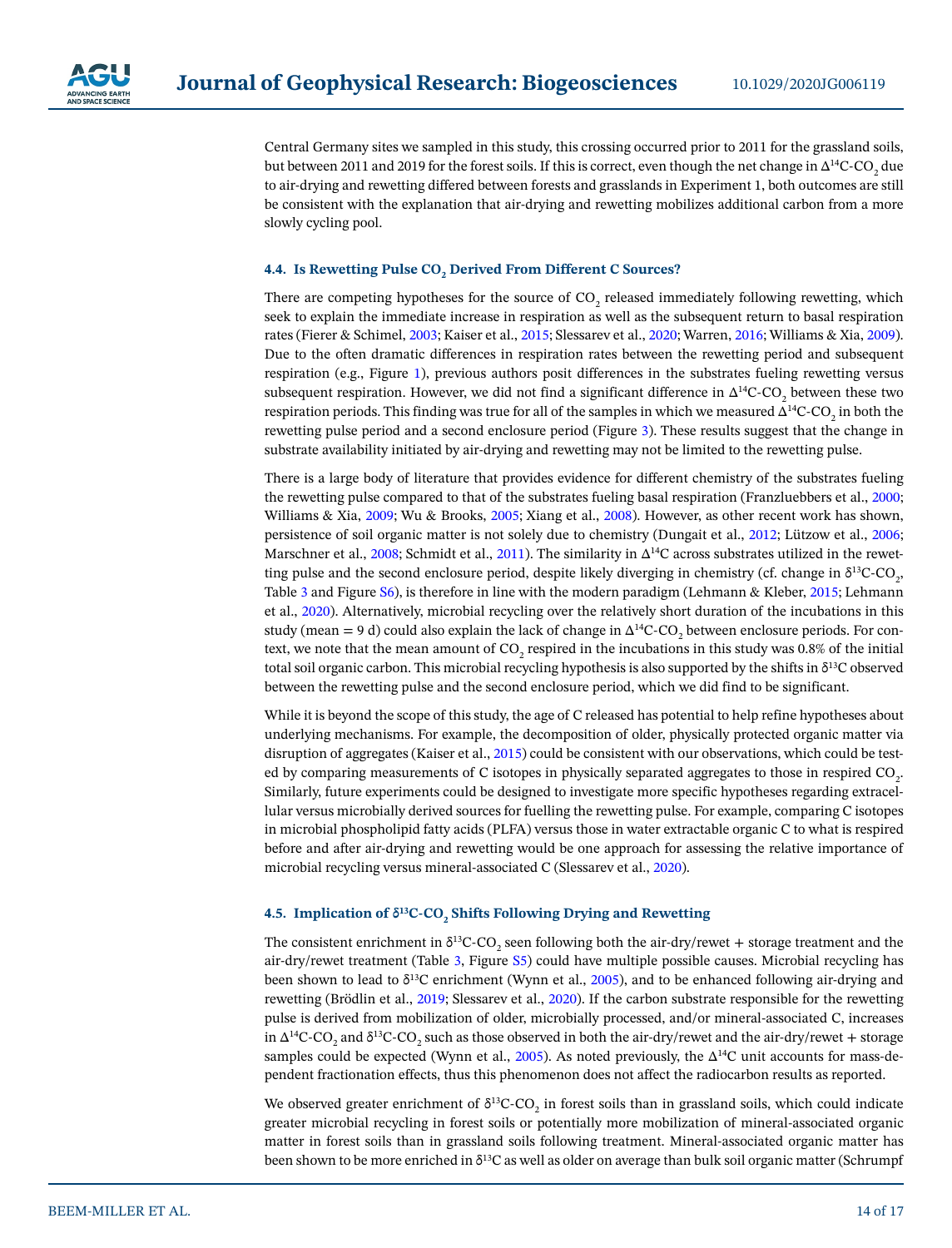

et al., [2013](#page-16-18)). This combination of observations indicates that more mineral-associated organic carbon may have been released upon rewetting in the forest soils than in the grassland soils. However, the similarity in the direction of the  $\delta^{13}C$ -CO<sub>2</sub> response across forest and grassland soils (Figure S5) suggests that a similar mechanism is at work in both ecosystems.

#### **4.6. Assessing Potential Storage Effects on ∆14C-CO2**

Data from Experiment 1 and Experiment 3 showed that storage duration does not have a strong effect on  $\Delta^{14}$ C-CO<sub>2</sub>, at least within a period of 5–14 years (Figure [4\)](#page-10-1). Nearly all of the soils incubated were from forests soils collected before 2019, and these all exhibited depletion of  $\Delta^{14}$ C-CO<sub>2</sub> following air-drying/re-wet + storage treatment (Figures [3](#page-10-0) and [4\)](#page-10-1). However, the depletion in the forest soils was greatest in the samples from Oak Ridge (magenta triangles, Figure [3\)](#page-10-0), which had been substantially enriched in ∆14C above background levels through release of enriched 14C from a nearby incinerator four years prior to sample collection. This and a subsequent manipulation experiment resulted in 14C enrichment of both surface litter and root inputs (at levels between  $+400\%$  and  $+1,000\%$ ) that persisted until the time of sample collection (Cisneros-Dozal et al., [2006\)](#page-15-13).

One explanation for the greater shift observed for the Oak Ridge soils as compared to the nonlabeled forest soils is that for these labeled soils there is a greater difference in ∆14C between the carbon fixed in the two decades prior to sampling (∼80–200‰) and the labeled carbon (+400‰–1,000‰) introduced to the soil in the four years prior to sampling. The consistently lower  $\Delta^{14}$ C-CO<sub>2</sub> for samples incubated after air-drying and rewetting adds further support to the idea that C being mobilized comes primarily from CO<sub>2</sub> made available for decomposition from C fixed from the atmosphere >4 years previously. Alternatively, the greater difference observed in the Oak Ridge samples could indicate that the most recently fixed carbon in archived soils is lost over the storage period. However, given that storage of air-dried samples has not been linked to substantial loss of soil C in previous studies (Blake et al., [2000](#page-15-28)), this seems unlikely.

Thus, our major finding is that incubation of archived soils can provide useful information on the dynamics of soil carbon and, in particular, be helpful for constraining models of soil carbon. As it is clear that the process of air-drying and rewetting likely mobilizes and increases the contribution of older soil C to respiration in incubations, we recommend that modern soil comparisons use the same treatment (air-drying and rewetting) when creating a time series using newly collected soils from the same location.

# **5. Conclusion**

Measuring  $\Delta^{14}$ C-CO<sub>2</sub> in incubations of air-dried and archived soils is a promising technique for constructing time series of respired  $\Delta^{14}$ C-CO<sub>2</sub> and constraining soil carbon models. Air-drying and rewetting of soils led to small but significant differences in the  $\Delta^{14}C$  of respired CO<sub>2</sub> in laboratory incubations when compared to incubations of the same soils without air-drying. The magnitudes of these differences do not appear to be affected by the duration of storage and are within 25‰ for the majority of forest soils and 40‰ for the more limited number of grassland samples studied. Samples collected and analyzed in the same laboratory had smaller differences of 12.1‰, and 20.4‰, for forest and grasslands, respectively. (For context,  $\Delta^{14}C$  of atmospheric CO<sub>2</sub> has declined by ca. 5‰ per year between 2000 and 2015 (Graven et al., [2017\)](#page-15-19)).

Overall, our results demonstrate that differences in  $\Delta^{14}C\text{-}CO_{_2}$  between archived soils and what might have been observed in samples incubated prior to air-drying and rewetting depend on two key variables: the year of sample collection and the carbon dynamics of the system being studied. Determining the exact mechanism driving the differences in  $\Delta^{14}$ C-CO<sub>2</sub> is beyond the scope of this study, but our results suggest that the  $\rm{CO}_{2}$  released upon rewetting air-dried soils is fueled predominantly by older carbon, specifically through the mobilization of substrate from soil organic matter pools dominated by carbon fixed years to decades previously. Furthermore, this shift in  $\Delta^{14}$ C-CO<sub>2</sub> persists beyond the rewetting pulse, suggesting that simply excluding the rewetting pulse CO<sub>2</sub> when measuring  $\Delta^{14}$ C-CO<sub>2</sub> does not eliminate the bias introduced by air-drying and rewetting. Finally, we recommend that when comparing  $\Delta^{14}\text{C}\text{-}\text{CO}_2$  between recently collected soils and archived soils, both samples should undergo the same air-drying and rewetting procedure to minimize bias.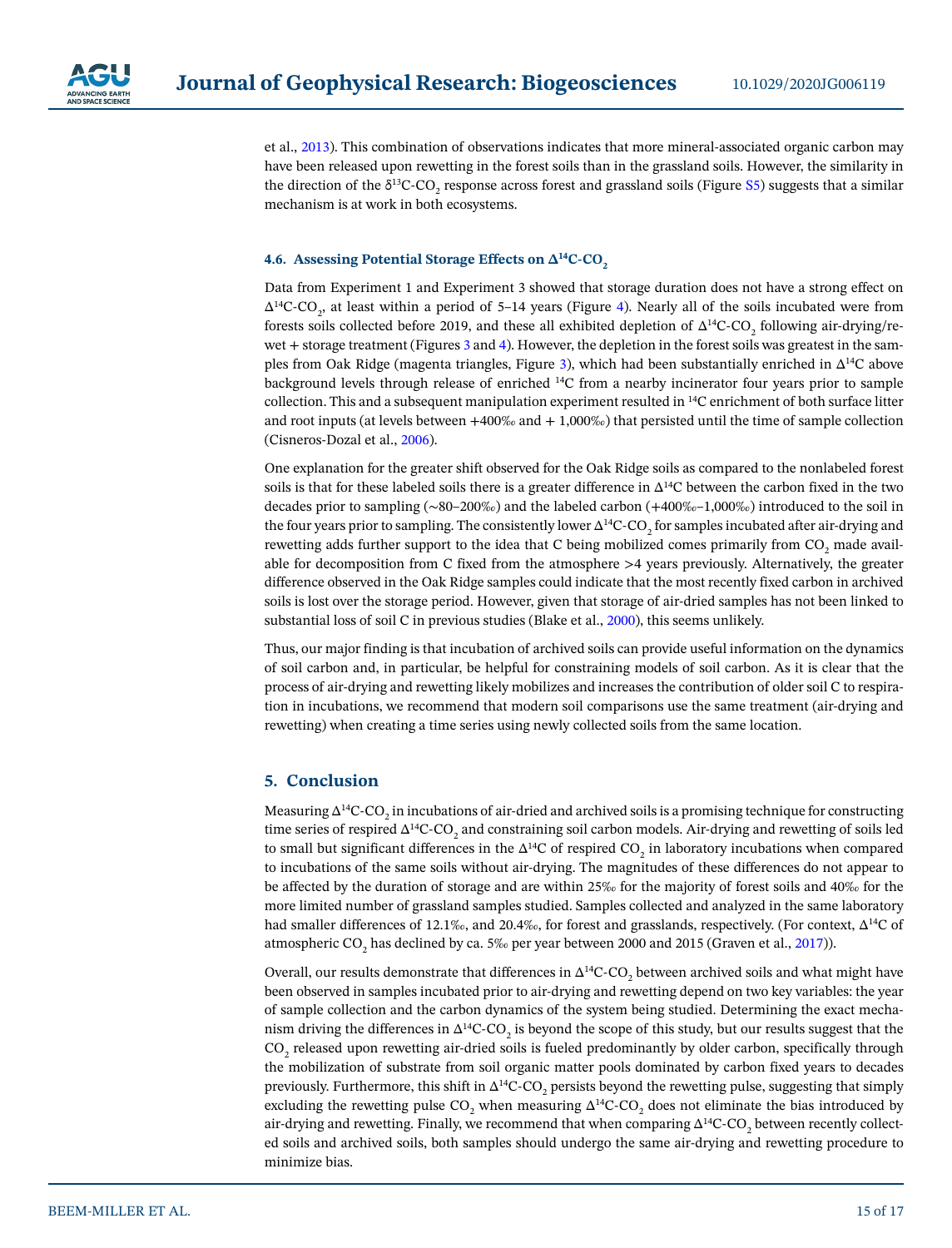

# **Data Availability Statement**

Code and data have been archived on Zenodo as a github release (v2.0) with the DOI [https://doi.org/10.5281/](https://doi.org/10.5281/zenodo.4959705) [zenodo.4959705.](https://doi.org/10.5281/zenodo.4959705) The file 'arc-inc\_ms-code\_2021-06-15.Rmd' within the zip file of the repository release contains the R script for running all analyses, and the file "arc-inc\_figs\_2021-06-15.Rmd" will generate all figures in the main text. Supporting Information S1 can be reproduced with the file "SI\_ArcInc\_2021-06-15. Rmd".

# **References**

- <span id="page-15-0"></span>Baisden, W. T., Parfitt, R. L., Ross, C., Schipper, L. A., & Canessa, S. (2013). Evaluating 50 years of time-series soil radiocarbon data : Towards routine calculation of robust C residence times. *Biogeochemistry*, *112*, 129–137. [https://doi.org/10.1007/s10533-011-9675-y](https://doi.org/10.1007/s10533-011-9675%2Dy)
- <span id="page-15-1"></span>Bartlett, R., & James, B. (1980). Studying dried, stored soil samples — Some pitfalls. *Soil Science Society of America Journal*, *44*, 721–724. <https://doi.org/10.2136/sssaj1980.03615995004400040011x>
- <span id="page-15-3"></span>Birch, H. F. (1958). The effect of soil drying on humus decomposition and nitrogen availability. *Plant and Soil*, *10*(1), 9–31. [https://doi.](https://doi.org/10.1007/BF01343734) [org/10.1007/BF01343734](https://doi.org/10.1007/BF01343734)
- <span id="page-15-28"></span>Blake, L., Goulding, K. W. T., Mott, C. J. B., & Poulton, P. R. (2000). Temporal changes in chemical properties of air-dried stored soils and their interpretation for long-term experiments. *European Journal of Soil Science*, *51*, 345–353.<https://doi.org/10.1046/j.1365-2389.2000.00307.x> Boose, E., & Gould, E. (2021). Harvard Forest Climate Data since 1964. Harvard Forest Data Archive: HF300 (v.2).
- <span id="page-15-12"></span><span id="page-15-6"></span>Borken, W., & Matzner, E. (2009). Reappraisal of drying and wetting effects on C and N mineralization and fluxes in soils. *Global Change Biology*, *15*(4), 808–824. <https://doi.org/10.1111/j.1365-2486.2008.01681.x>
- <span id="page-15-27"></span>Brödlin, D., Kaiser, K., Kessler, A., & Hagedorn, F. (2019). Drying and rewetting foster phosphorus depletion of forest soils. *Soil Biology and Biochemistry*, *128*, 22–34.<https://doi.org/10.1016/j.soilbio.2018.10.001>
- <span id="page-15-13"></span>Cisneros-Dozal, L. M., Trumbore, S., & Hanson, P. J. (2006). Partitioning sources of soil-respired CO<sub>2</sub> and their seasonal variation using a unique radiocarbon tracer. *Global Change Biology*, *12*(2), 194–204.<https://doi.org/10.1111/j.1365-2486.2005.001061.x>
- <span id="page-15-21"></span>Dungait, J. A. J., Hopkins, D. W., Gregory, A. S., & Whitmore, A. P. (2012). Soil organic matter turnover is governed by accessibility not recalcitrance. *Global Change Biology*, *18*(6), 1781–1796.<https://doi.org/10.1111/j.1365-2486.2012.02665.x>
- <span id="page-15-4"></span>Fierer, N., & Schimel, J. P. (2003). A proposed mechanism for the pulse in carbon dioxide production commonly observed following the rapid rewetting of a dry soil. *Soil Science Society of America Journal*, *67*(3), 798–805. <https://doi.org/10.2136/sssaj2003.0798>
- <span id="page-15-8"></span>Fischer, M., Bossdorf, O., Gockel, S., Hänsel, F., Hemp, A., Hessenmöller, D., et al. (2010). Implementing large-scale and long-term functional biodiversity research: The biodiversity exploratories. *Basic and Applied Ecology*, *11*(6), 473–485. [https://doi.org/10.1016/j.](https://doi.org/10.1016/j.baae.2010.07.009) [baae.2010.07.009](https://doi.org/10.1016/j.baae.2010.07.009)
- <span id="page-15-20"></span>Franzluebbers, A. J., Haney, R. L., Honeycutt, C. W., Schomberg, H. H., & Hons, F. M. (2000). Flush of carbon dioxide following rewetting of dried soil relates to active organic pools. *Soil Science Society of America Journal*, *64*(613), 623. <https://doi.org/10.2136/sssaj2000.642613x>
- <span id="page-15-11"></span>Gaudinski, J. B., Trumbore, S. E., Davidson, E. A., & Zheng, S. (2000). Soil carbon cycling in a temperate forest: Radiocarbon-based estimates of residence times, sequestration rates and partitioning of fluxes. *Biogeochemistry*, *51*, 33–69. [https://doi.org/10.1023/A:1006301010014](https://doi.org/10.1023/A%3A1006301010014)
- <span id="page-15-19"></span>Graven, H., Allison, C. E., Etheridge, D. M., Hammer, S., Keeling, R. F., Levin, I., et al. (2017). Compiled records of carbon isotopes in atmospheric CO2 for historical simulations in CMIP6. *Geoscientific Model Development*, *10*(12), 4405–4417. [https://doi.org/10.5194/](https://doi.org/10.5194/gmd%2D10-4405-2017) [gmd-10-4405-2017](https://doi.org/10.5194/gmd%2D10-4405-2017)
- <span id="page-15-14"></span>Hopkins, F., Torn, M. S., & Trumbore, S. E. (2012). Warming accelerates decomposition of decades-old carbon in forest soils. *Proceedings of the National Academy of Sciences*, *109*(26), E1753-E1761.<https://doi.org/10.1073/pnas.1120603109>
- <span id="page-15-2"></span>Jones, A. R., Gupta, V. V. S. R., Buckley, S., Brackin, R., Schmidt, S., & Dalal, R. C. (2019). Drying and rewetting effects on organic matter mineralisation of contrasting soils after 36 years of storage. *Geoderma*, *342*, 12–19. <https://doi.org/10.1016/j.geoderma.2019.01.053>
- <span id="page-15-5"></span>Kaiser, M., Kleber, M., & Berhe, A. A. (2015). How air-drying and rewetting modify soil organic matter characteristics: An assessment to improve data interpretation and inference. *Soil Biology and Biochemistry*, *80*, 324–340.<https://doi.org/10.1016/j.soilbio.2014.10.018>
- <span id="page-15-15"></span>Koarashi, J., Hockaday, W. C., Masiello, C. A., & Trumbore, S. E. (2012). Dynamics of decadally cycling carbon in subsurface soils. *Journal of Geophysical Research*, *117*, G03033.<https://doi.org/10.1029/2012JG002034>
- <span id="page-15-26"></span>Lehmann, J., Hansel, C. M., Kaiser, C., Kleber, M., Maher, K., Manzoni, S., et al. (2020). Persistence of soil organic carbon caused by functional complexity. *Nature Geoscience*, *13*(8), 529–534. <https://doi.org/10.1038/s41561-020-0612-3>
- <span id="page-15-25"></span>Lehmann, J., & Kleber, M. (2015). Perspective The contentious nature of soil organic matter. *Nature*, 1–9. [https://doi.org/10.1038/](https://doi.org/10.1038/nature16069) [nature16069](https://doi.org/10.1038/nature16069)
- <span id="page-15-22"></span>Lützow, v. M., Kögel-Knabner, I., Ekschmitt, K., Matzner, E., Guggenberger, G., Marschner, B., & Flessa, H. (2006). Stabilization of organic matter in temperate soils: Mechanisms and their relevance under different soil conditions - A review. *European Journal of Soil Science*, *57*(4), 426–445.<https://doi.org/10.1111/j.1365-2389.2006.00809.x>
- <span id="page-15-9"></span>MacFayden, A. (1973). Inhibitory effects of carbon dioxide on microbial activity in soil. *Pedobiologia*, *13*(2), 140–149.
- <span id="page-15-23"></span>Marschner, B., Brodowski, S., Dreves, A., Gleixner, G., GudeGrootes, A. P. M., Hamer, U., et al. (2008). How relevant is recalcitrance for the stabilization of organic matter in soils? *Journal of Plant Nutrition and Soil Science*, *171*(1), 91–110. [https://doi.org/10.1002/](https://doi.org/10.1002/jpln.200700049) [jpln.200700049](https://doi.org/10.1002/jpln.200700049)
- <span id="page-15-17"></span>O'Neil, B. (2014). Some useful moment results in sampling problems. *The American Statistician*, *68*(4), 282–296. [https://doi.org/10.1080/](https://doi.org/10.1080/00031305.2014.966589) [00031305.2014.966589](https://doi.org/10.1080/00031305.2014.966589)
- <span id="page-15-18"></span>R Core Team. (2020). *R: A language and environment for statistical computing*. Vienna, Austria: R Foundation for Statistical Computing. Retrieved from <https://www.R-project.org/>

<span id="page-15-10"></span>Šantrůčková, H., & Šimek, M. (1994). Soil microorganisms at different CO<sub>2</sub> and O<sub>2</sub> Tensions. *Folia Microbiologica, 39*(3), 225–230.

- <span id="page-15-7"></span>Schimel, J. P. (2018). Life in dry soils: Effects of drought on soil microbial communities and processes. *Annual Review of Ecology, Evolution, and Systematics*, *49*(1), 409–432. [https://doi.org/10.1146/annurev-ecolsys-110617-062614](https://doi.org/10.1146/annurev%2Decolsys%2D110617-062614)
- <span id="page-15-24"></span><span id="page-15-16"></span>Schlichting, E., Blume, H. P., & Stahr, K. (1995). *Bodenkundliches Praktikum*. Berlin, Germany. Blackwell Wissenschafts Verlag. Schmidt, M. W. I., Torn, M. S., Samuel, A., Dittmar, T., Guggenberger, G., Janssens, I. A., et al. (2011). Persistence of soil organic matter as an ecosystem property. *Nature*, *478*, 49–56.<https://doi.org/10.1038/nature10386>

#### **Acknowledgments**

The authors would like to acknowledge the invaluable assistance of M. Rost in the laboratory and the field, and I. Schoening, M. Cisneros-Dozal, J. Koarashi, F. Hopkins, C. Lawrence, and S. Trumbore for sharing data and details on control-3 sample incubations. Funding was provided by the European Research Council (Horizon, 2020 Research and Innovation Programme, grant agreement 695101; 14Constraint). Open access funding enabled and organized by Projekt DEAL.